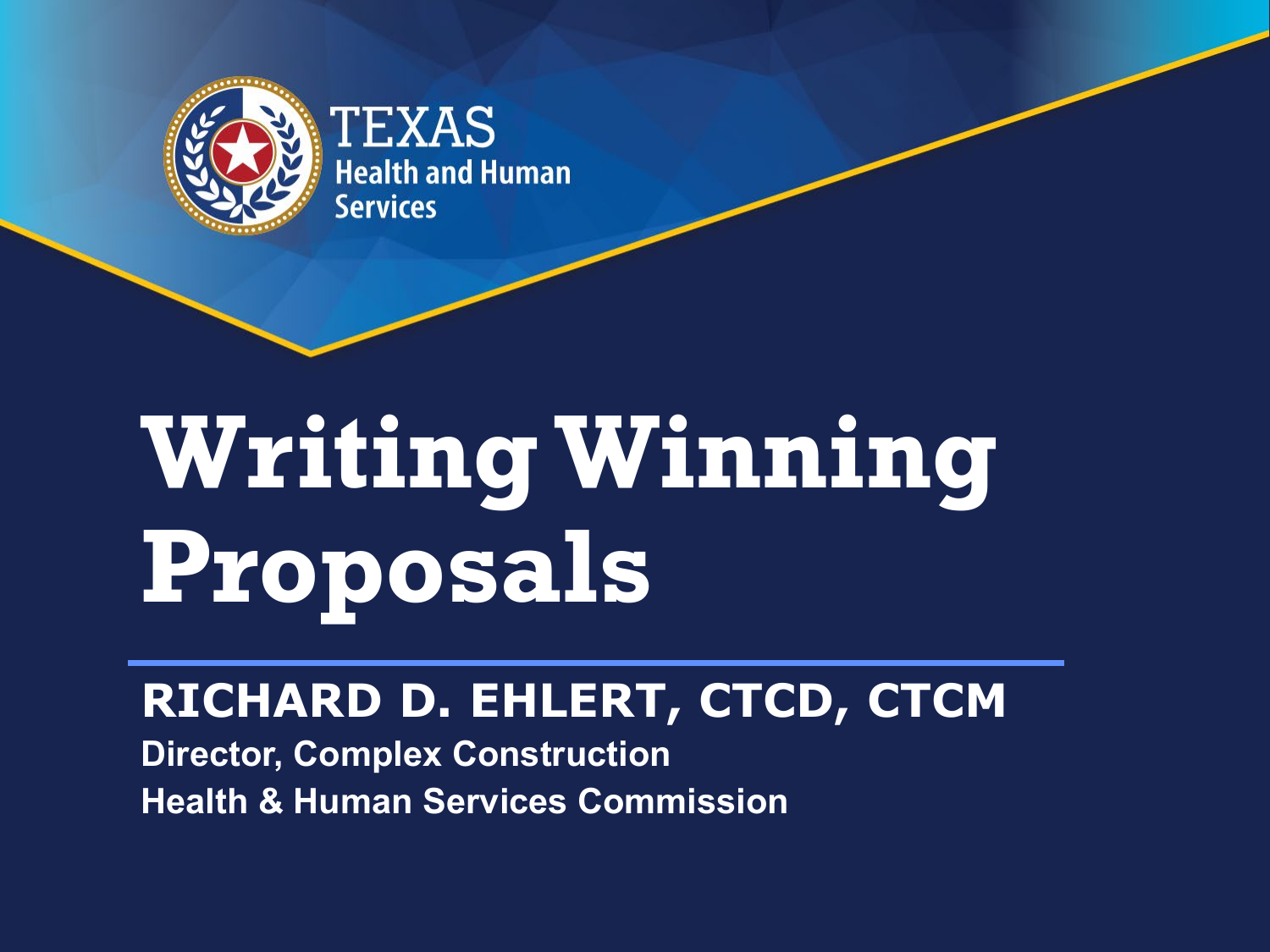

# **Curriculum**

#### **I. WHAT IS AN RFP?**

RFP vs. IFB What Type of Solicitation is an RFP? Responding to RFPs

#### **II. BASIC STRUCTURE OF THE RFP**

General Statement of Work Proposal Requirements Drop Dead Documents – And Why

#### **III. THE HUB SUBCONTRACTING PLAN (HSP)**

#### **IV. THE PRE -PROPOSAL CONFERENCE**

Purpose

**Structure** 

#### **THE EVALUATION AND AWARD PROCESS**

RFP Opening/Deadline

Evaluation Criteria

How to Score Well

Negotiations/BAFO

Contract Award

#### **VI. CONTRACT EXECUTION**

**VII. CONCLUSION**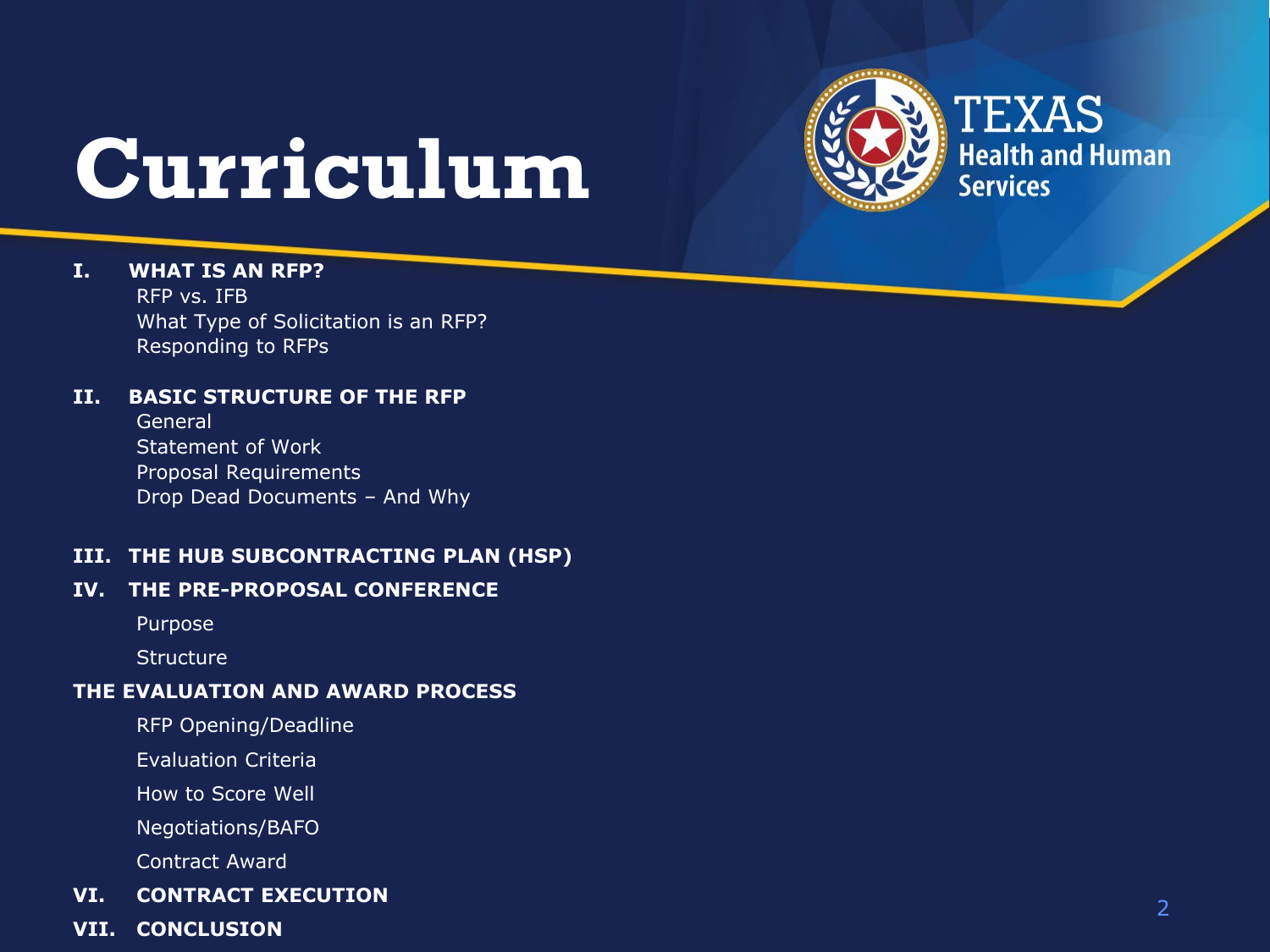# **I. What is an RFP?**

## **RFP vs. IFB**

**Health and Human Services** 

• The acronym RFP stands for *Request for Proposal*

• A *Request for Proposal* is a written document inviting suppliers to submit a formal proposal to provide good(s) or service(s) for the ordering entity.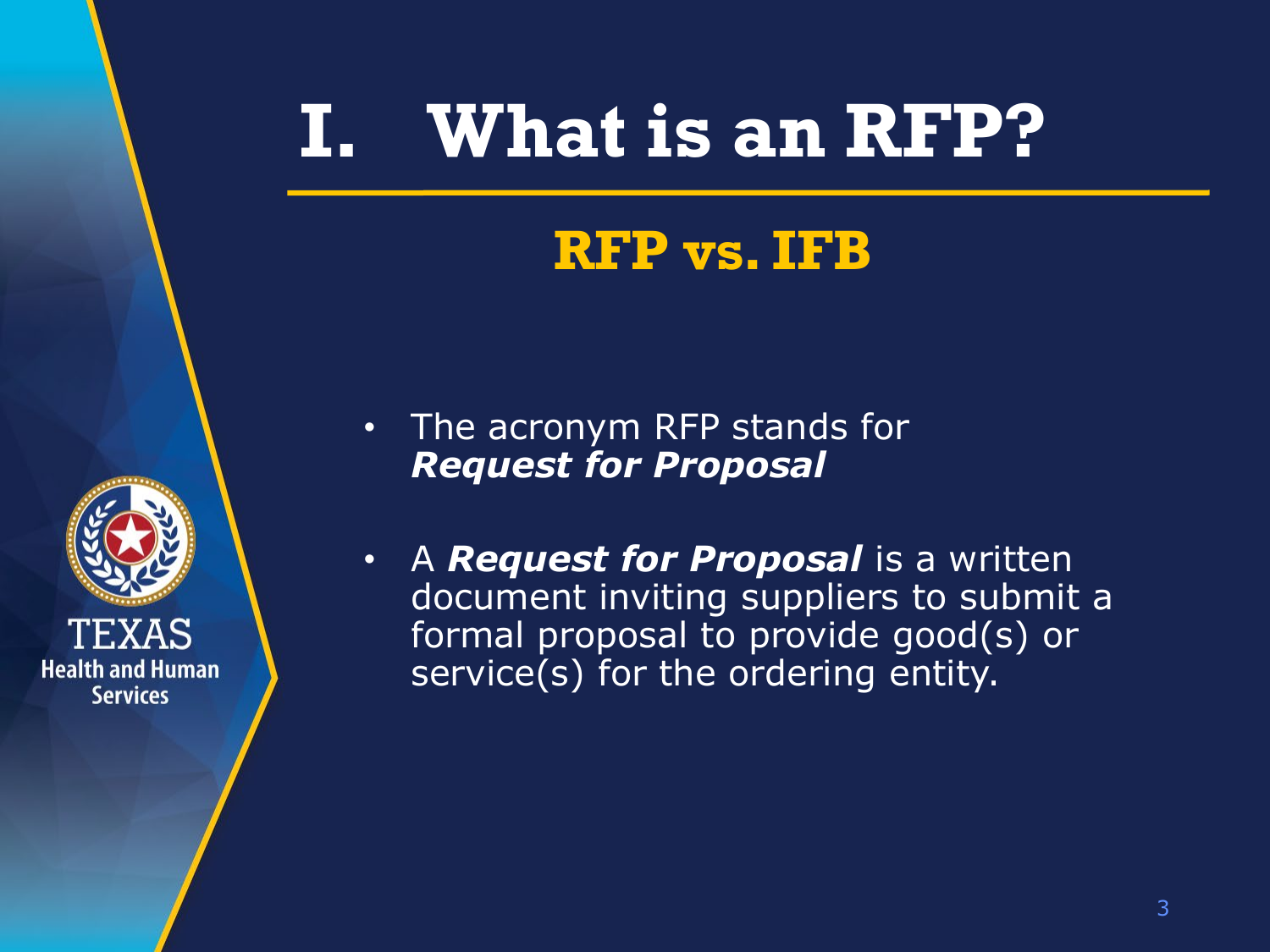## **RFP vs. IFB**



- The acronym IFB stands for *Invitation for Bid*
- An *Invitation for Bid* is a written document inviting suppliers to submit a formal bid to provide good(s) or service(s) for the ordering entity.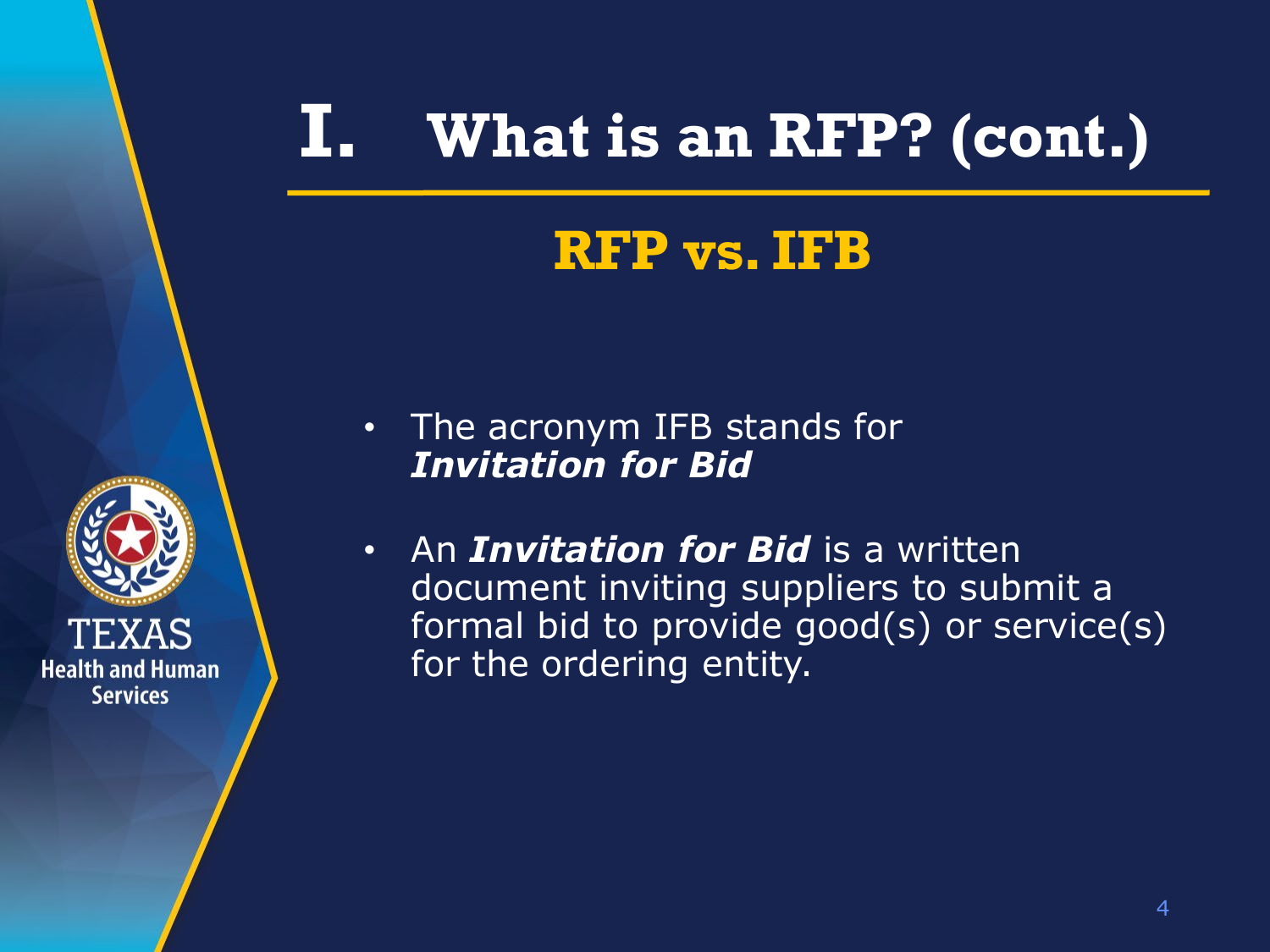## **RFP vs. IFB**

#### *What is the difference?*

- A *Request for Proposal* is **generally** used for procuring *services*.
- An *Invitation for Bid* is **generally** used for procuring *goods*.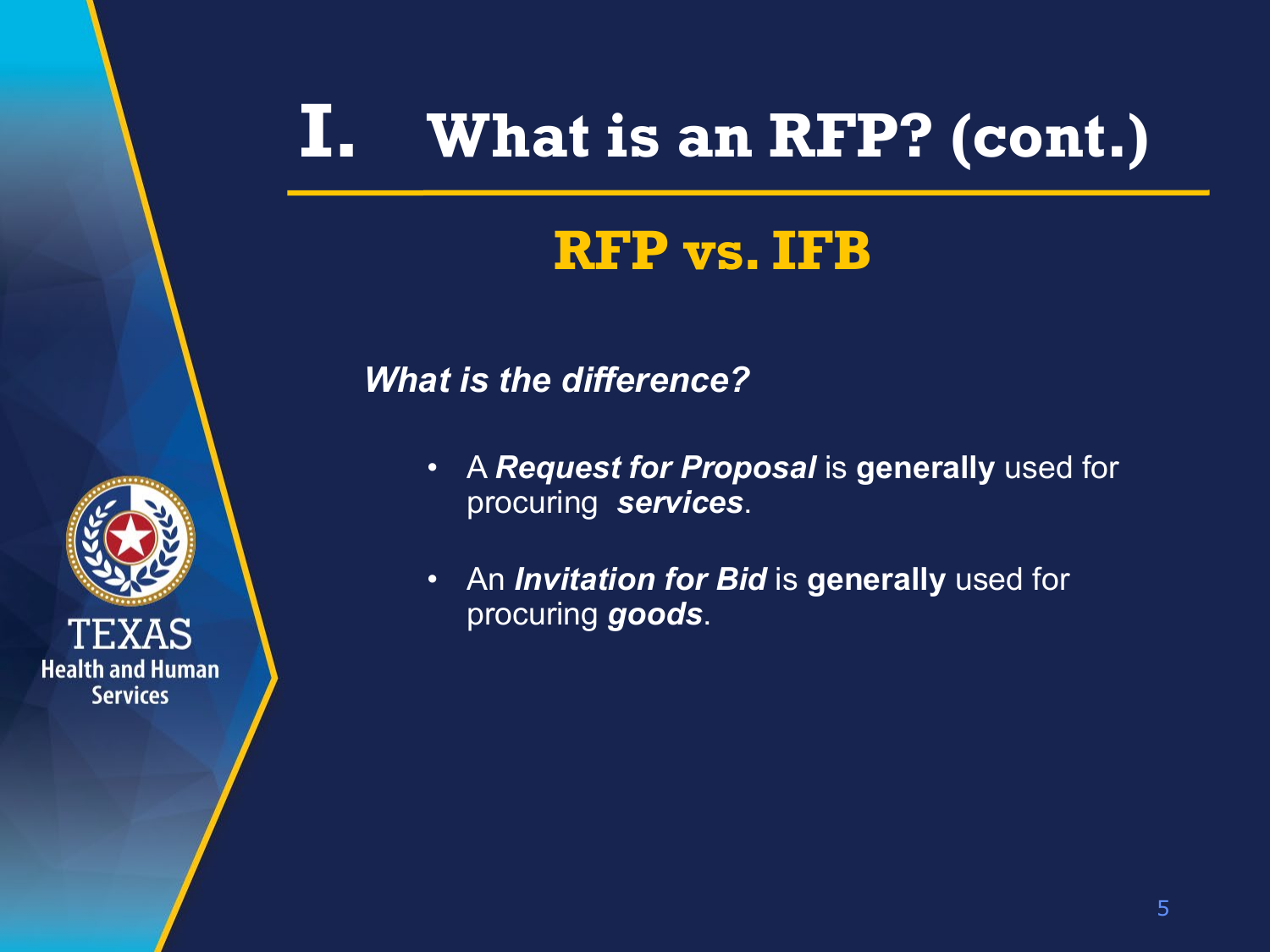## **RFP vs. IFB**

#### *What is the difference?*

- An RFP is a formal and competitive method of procurement whereby suppliers are requested to submit proposals in a format that allows the consideration of factors in addition to the price in the evaluation and award process.
- An IFB is a formal solicitation of sealed bids. The supplier offering the best value (meeting minimum qualifications) at the lowest price is awarded the contract.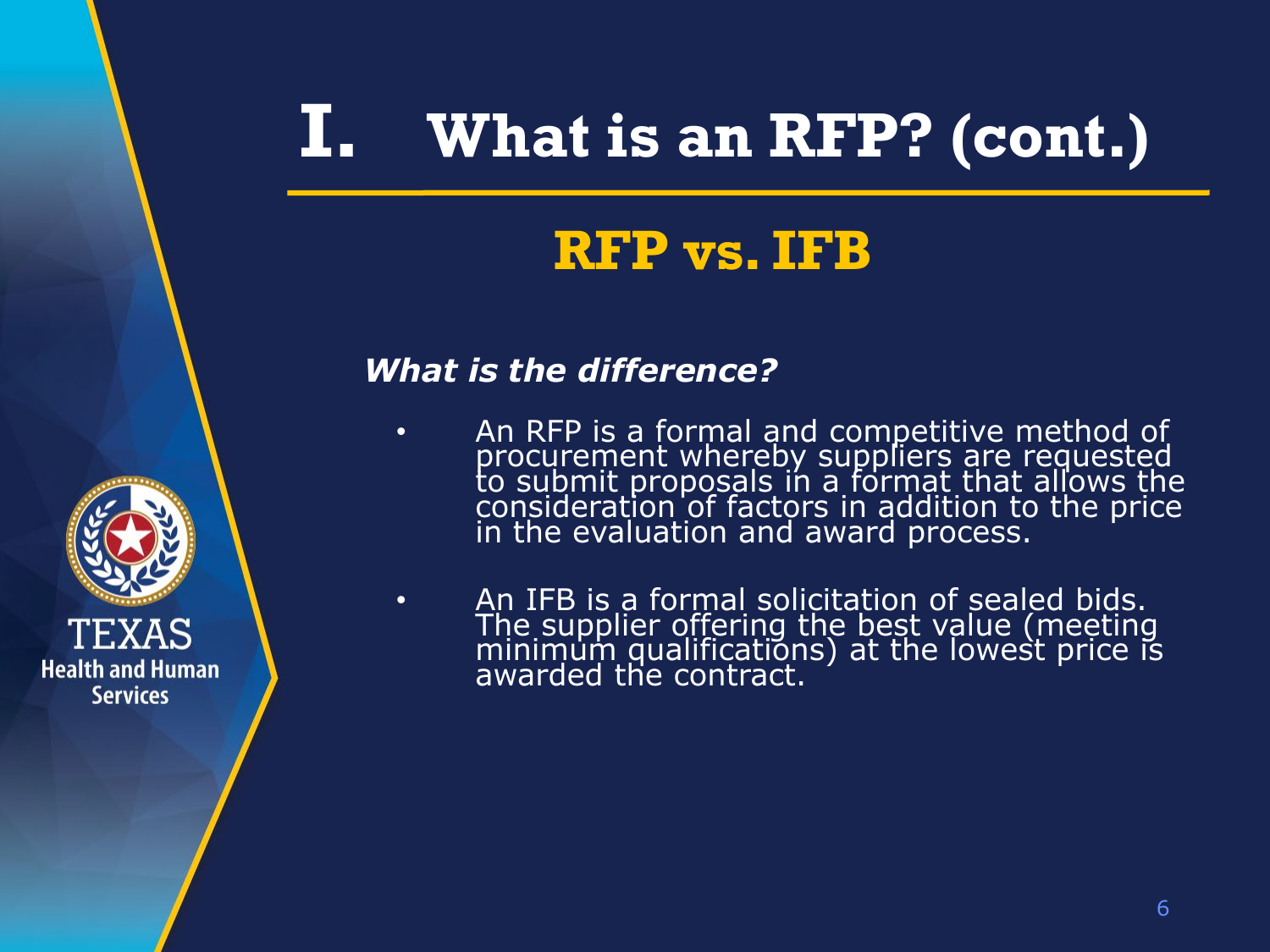## **RFP vs. IFB**

#### *What is the difference?*



- Typically, negotiation is **NOT ALLOWED** in the Invitation for Bid solicitation method (Emergency and only one bid response is the exception).
- The RFP solicitation method allows for a Best and Final offer (BAFO) and for negotiation.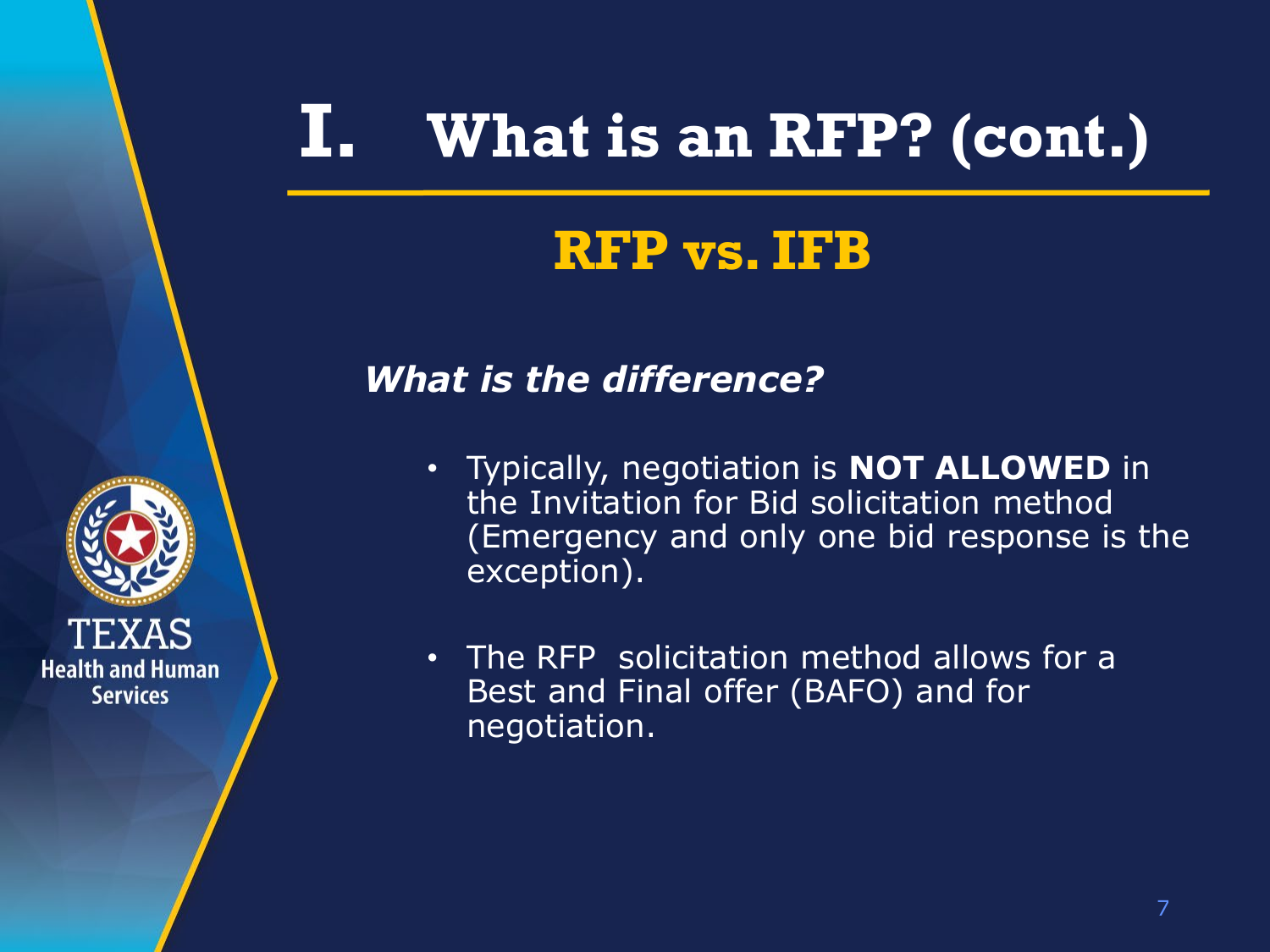## **RFP vs. IFB**

#### • Longer time frame

- Evaluated against criteria
- Public Opening Names only
	- Except Texas Gov't Code §§2269,names and prices
- Interviews / Oral **Presentations**

- BAFO & Negotiation Allowed
- Best Value = Combo of Price & Quality

- Shorter time frame
- Evaluated against specs / price
- Public Bid Opening Names & Prices
- No Negotiation Allowed
- $\cdot$  Best Value = Low Bid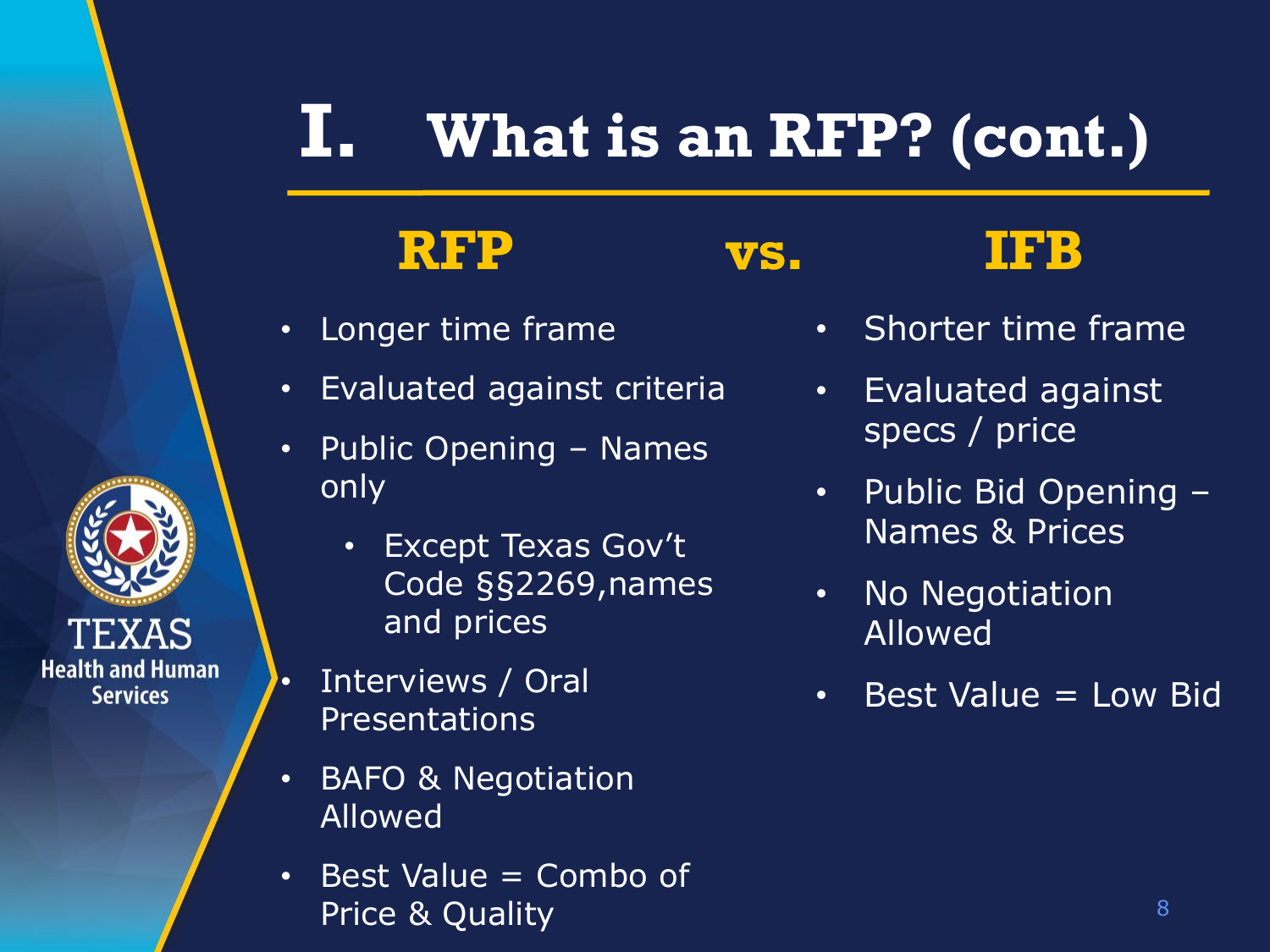## *RFPs . . .*

- Are used to procure services via the Competitive Sealed Proposal (CSP) method of procurement
- Are issued to find a supplier that can meet or exceed the ordering entities needs
- Allow ordering entity and supplier to work from same set of rules, requirements, schedules, and information
- Private companies
	- No legal requirement to post RFPs in a particular place
	- Can limit number of requests as they see fit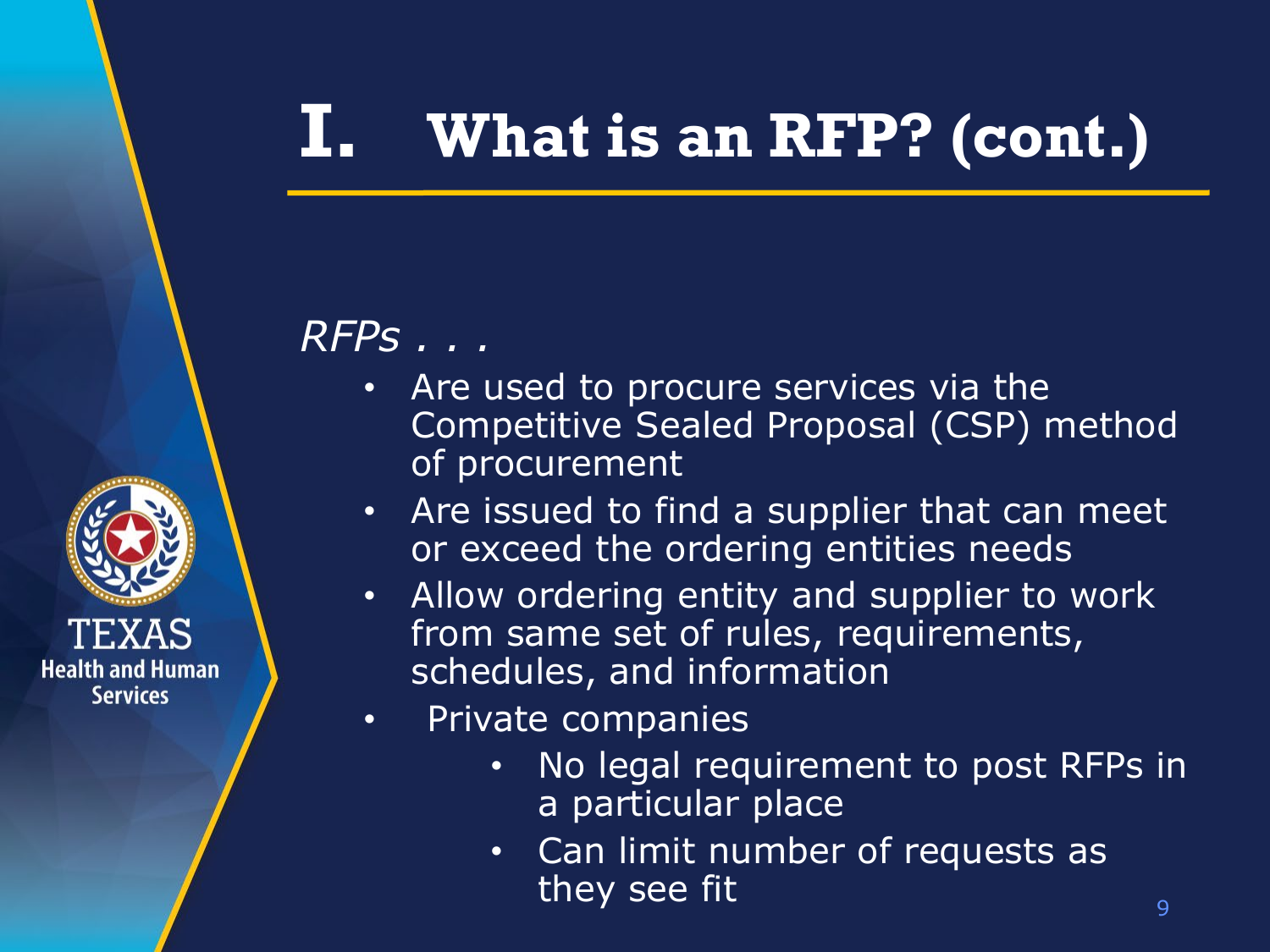## **Responding to RFPs**

- Choose wisely
	- Time and effort are required
	- Consider business ROI
- If you decide to respond
	- Understand the requirements of how to respond and the evaluation criteria used to determine award
	- Understand the RFP structure
	- Understand the Scope of Work
	- Understand the required deliverables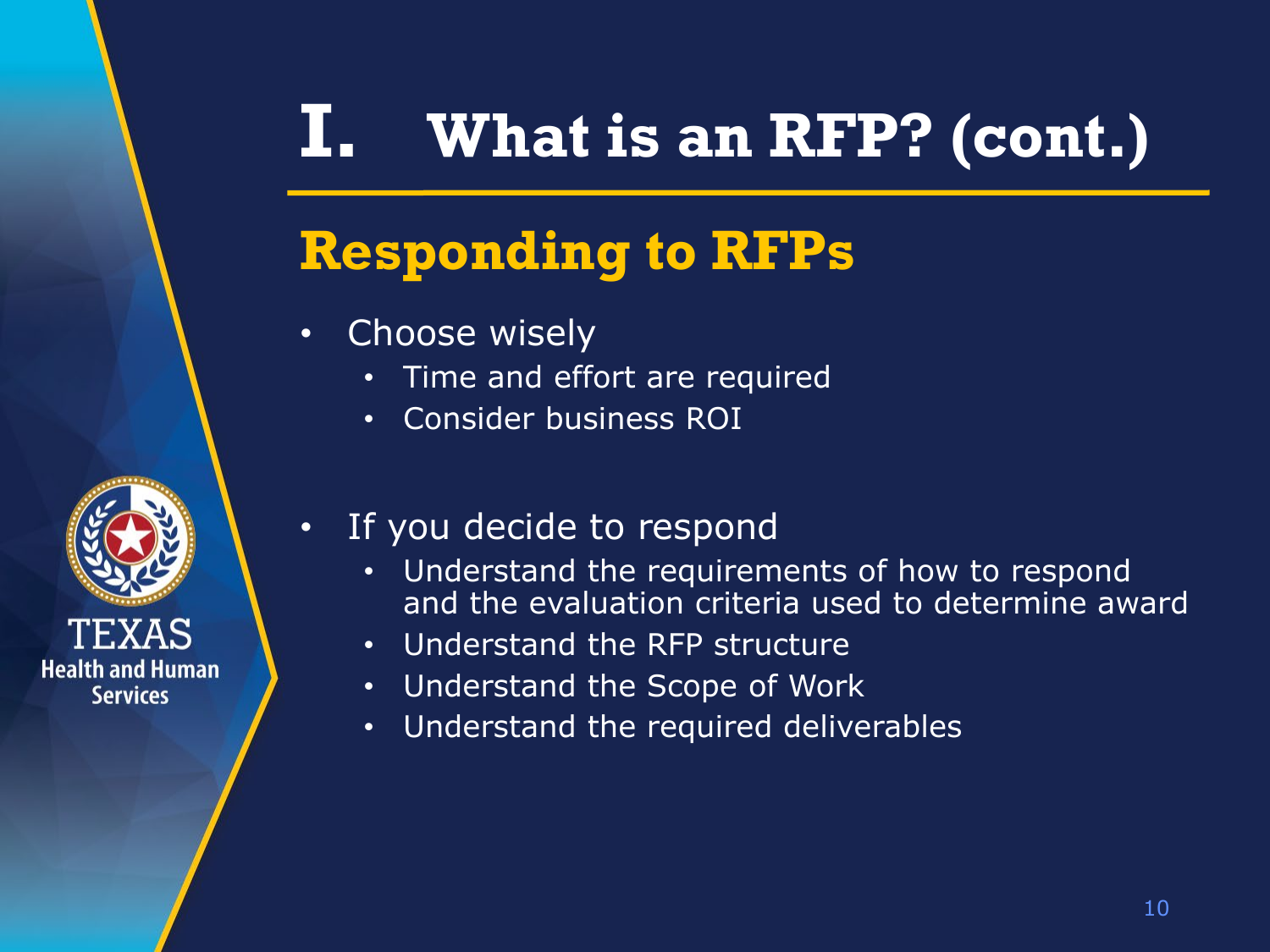## **Responding to RFPs**

Write proposals for the ordering entity

- Only their opinion matters
- Look at it from ordering entity's point of view
- Prove you can meet or exceed the ordering entity's needs
- Consider your resources
- Look for language/anomalies that may affect your ability to provide products/services within allotted timeframe for stated price
- Proposal will be viewed by many and possibly subject to open records laws; keep proprietary information to a minimum



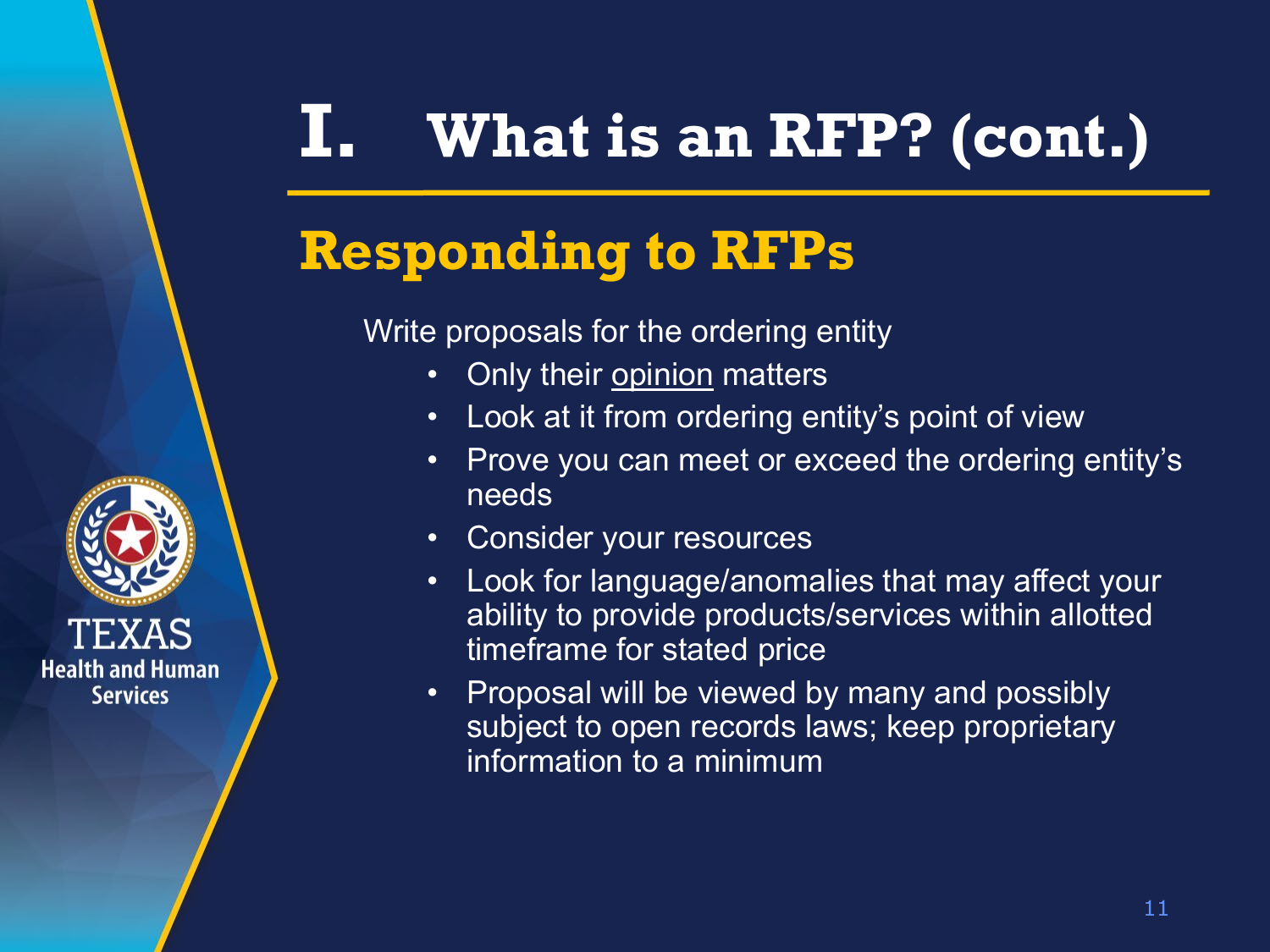## **Responding to RFPs**

### **ANSWER THE QUESTION!**

Organized, paginated, table of contents Write your proposal in the same format as the RFP

and

**Answer the question as to how your company can best provide the goods and/or services requested**

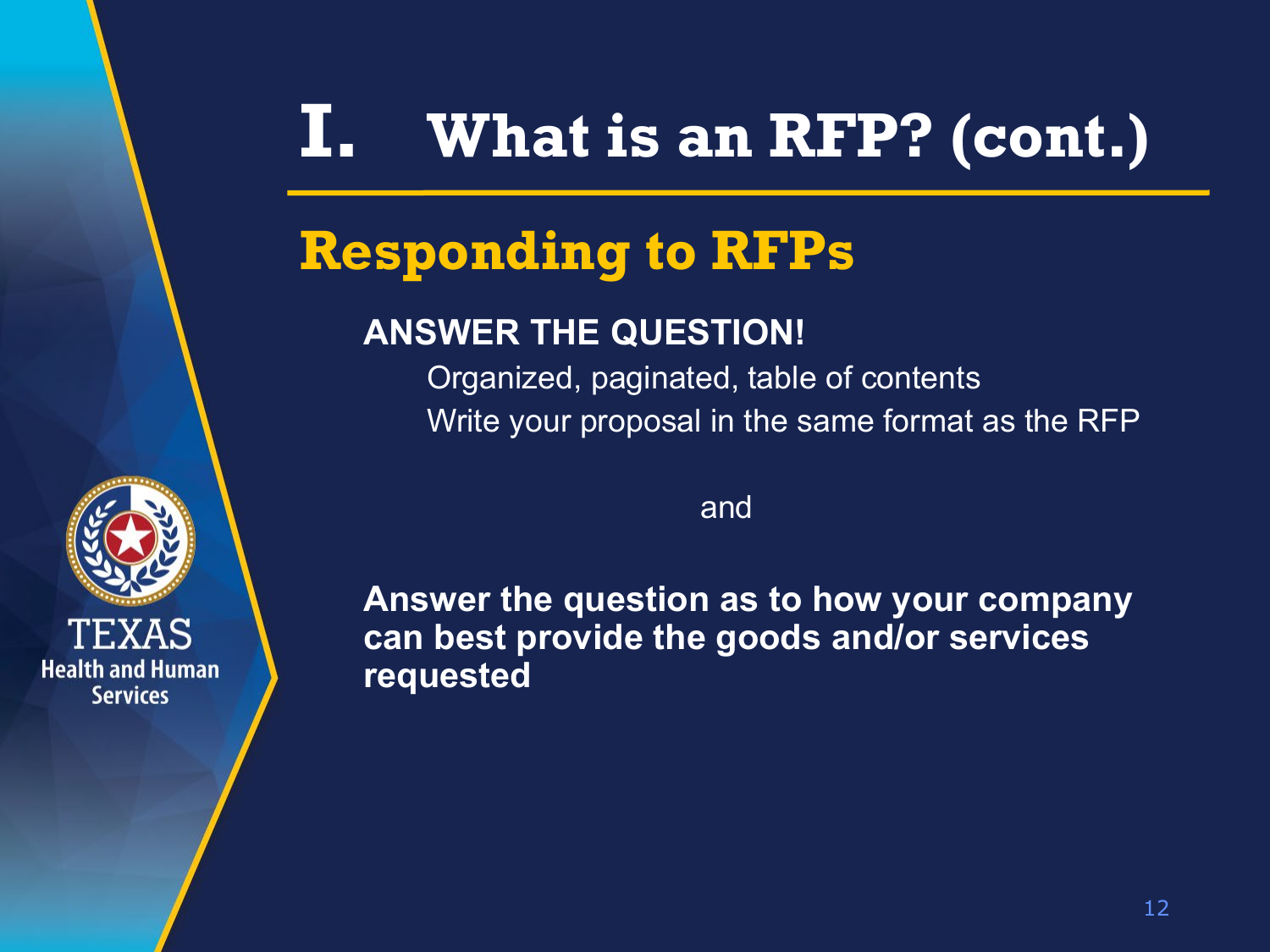Each ordering entity may have its own format; however, most RFPs consist of the following information:

- General
- Introduction / Scope
- Contract Term
- Compensation and Fees
- Definitions
- Statement of Work
- Schedule of Events
- Proposal Requirements
- Contract/ Terms and Conditions

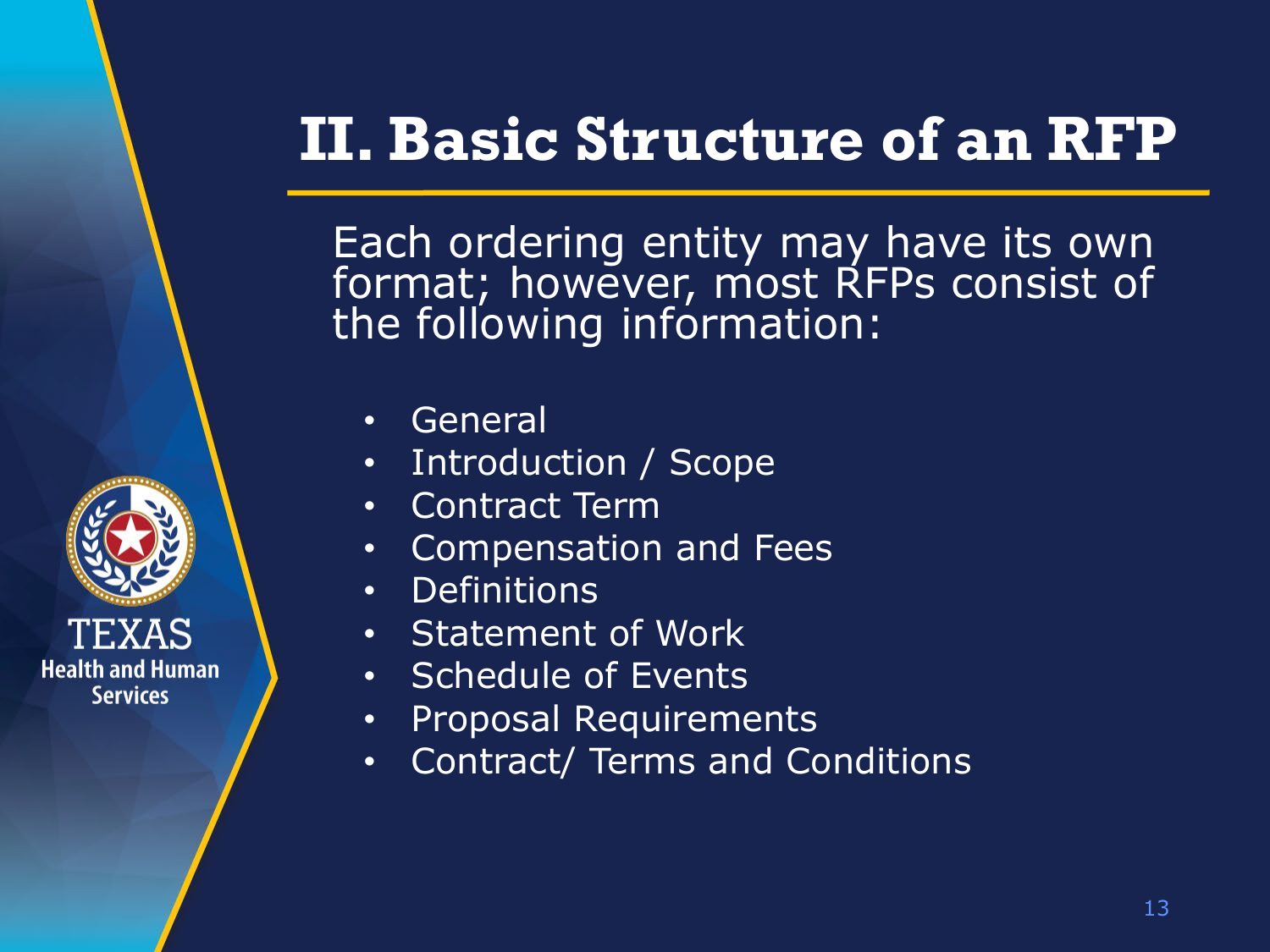### **GENERAL**

• Introductory paragraph citing applicable Texas Government Code <https://statutes.capitol.texas.gov/?link=GV>



- Broad description of project
- May include a 'Background' section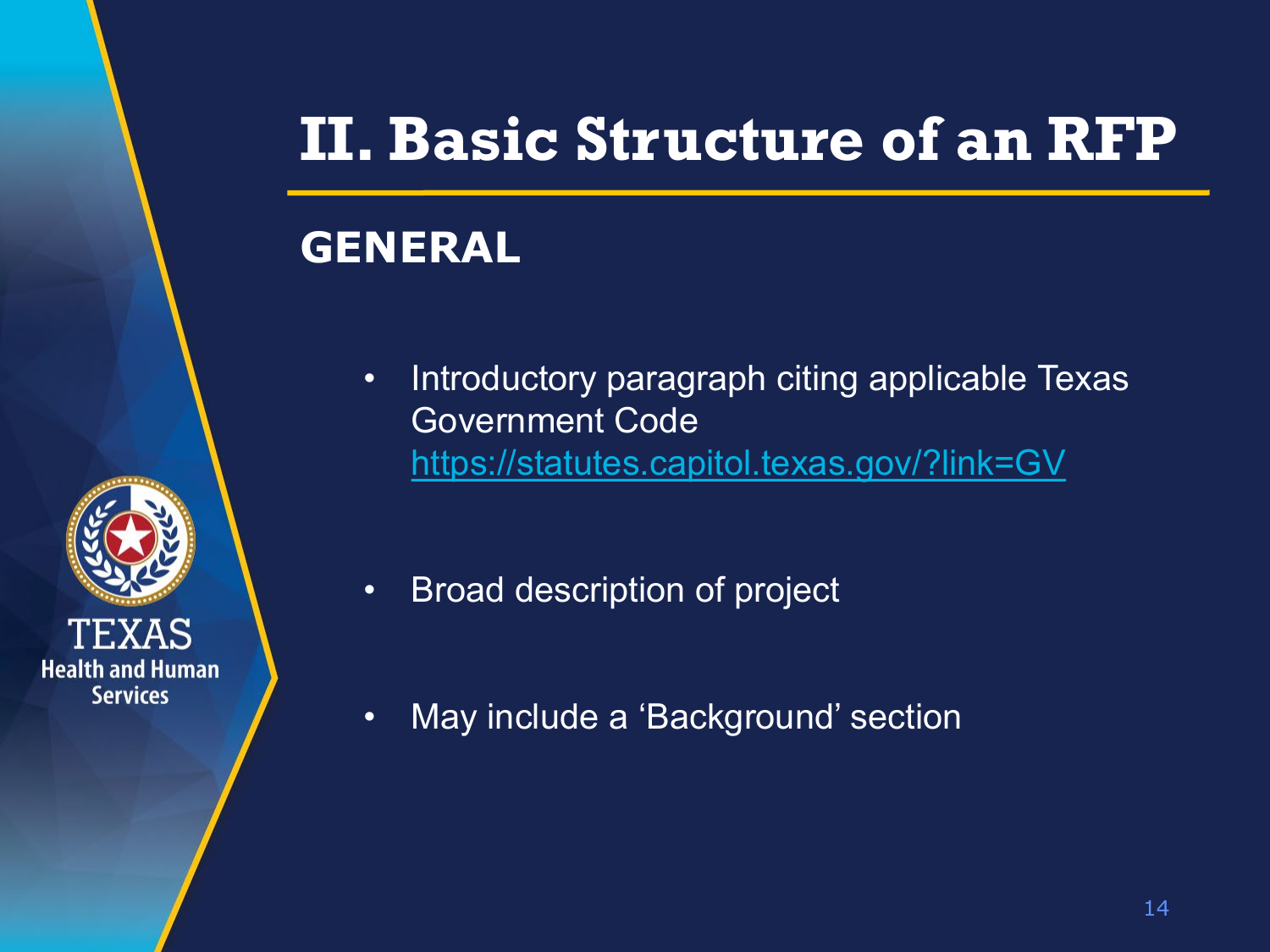## **Statement of Work (SOW)**

- Core of the RFP
- Includes detailed specifications or ordering entities need(s)
- **Key words**

**May** Can **Must** Shall

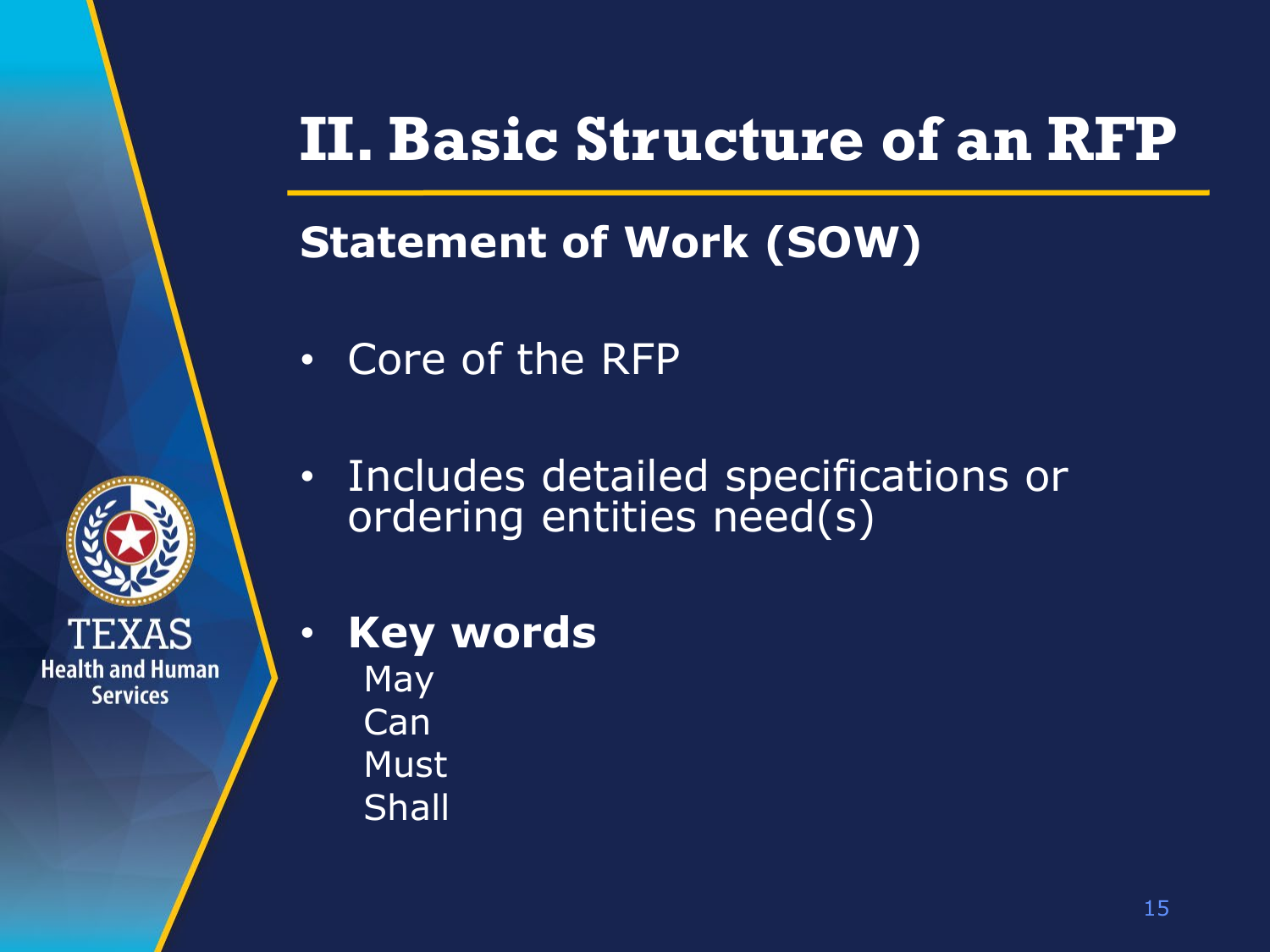## **Statement of Work (SOW cont.)**

• The Statement of Work typically gives you quite a bit of flexibility when writing your proposal.



• You also have an opportunity to convince the ordering entity that your delivery of services will be the best value.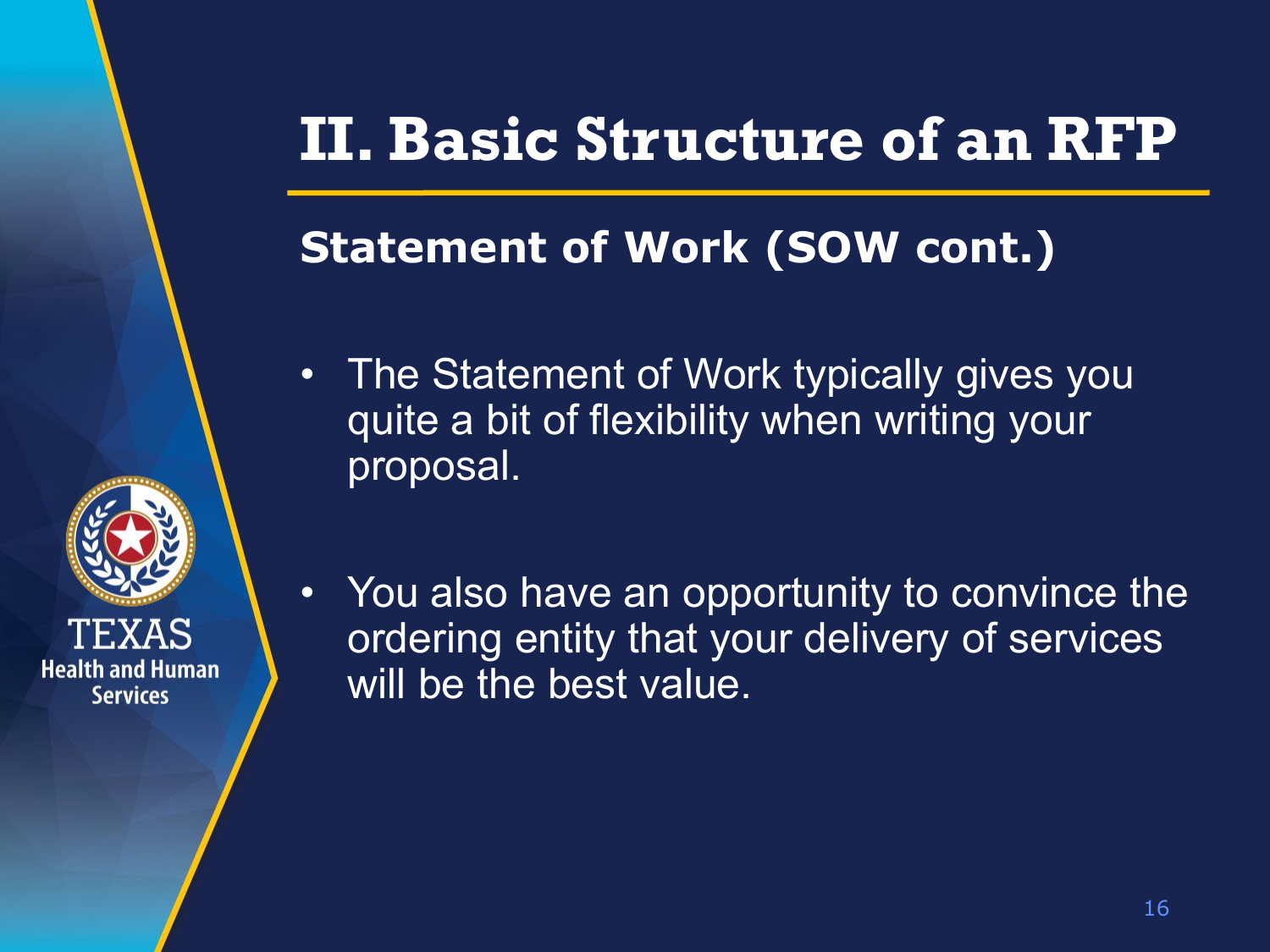### **Statement of Work (SOW cont.)**



**Purchasers** 

**Sales** 

**Techs** 

**Health and Human Services** 

• Discuss RFP/SOW questions or concerns with ordering entity ASAP

Per the instructions in the RFP

Single poc = Purchaser

Be ready to suggest alternatives

Have all questions answered before completing proposal *(This is critical!)*

Acknowledge all addenda in your response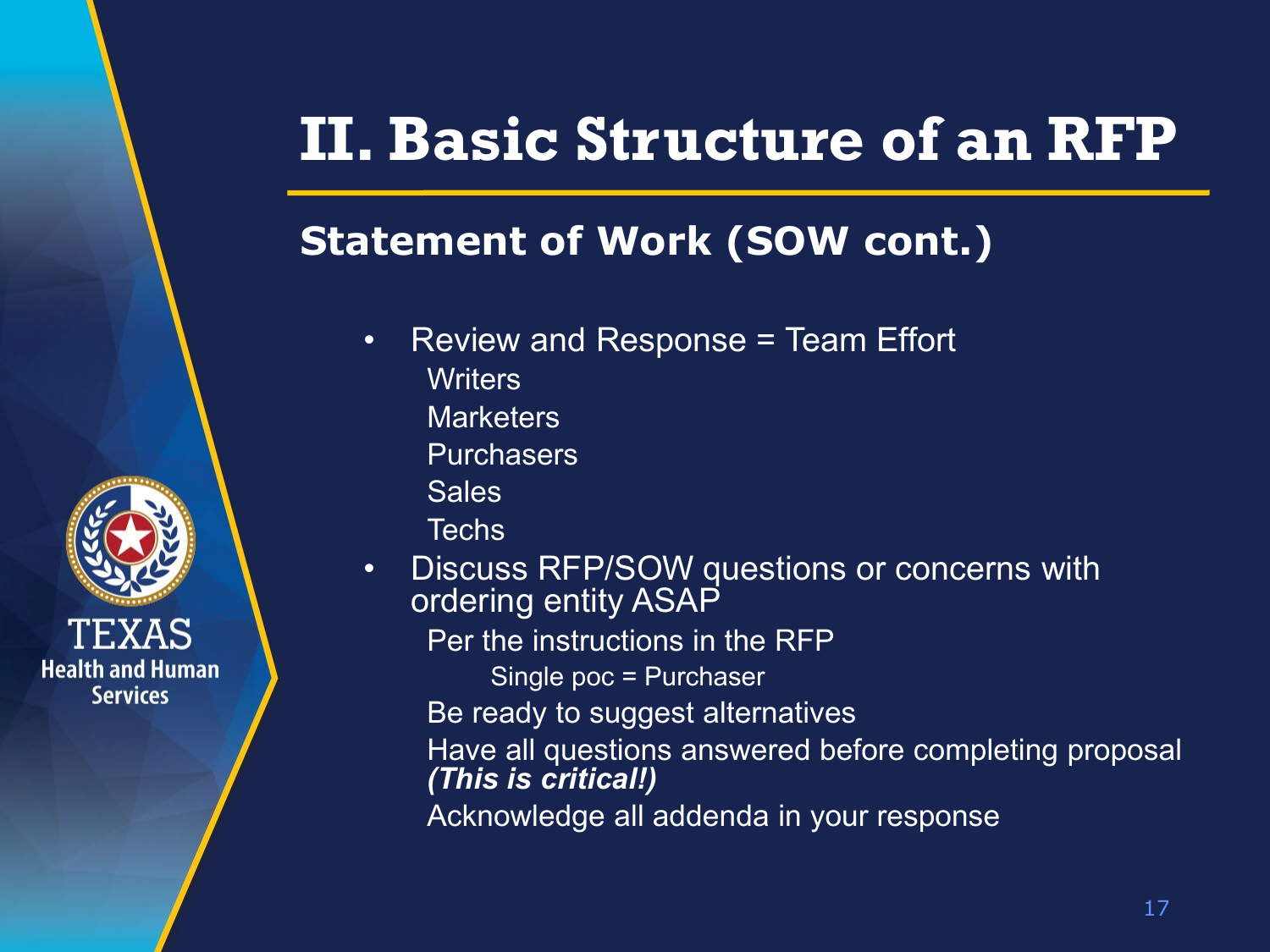## **Statement of Work (SOW cont.)**

- Be specific
	- How your services exceed that of other suppliers
	- How you meet or exceed the entities requirements

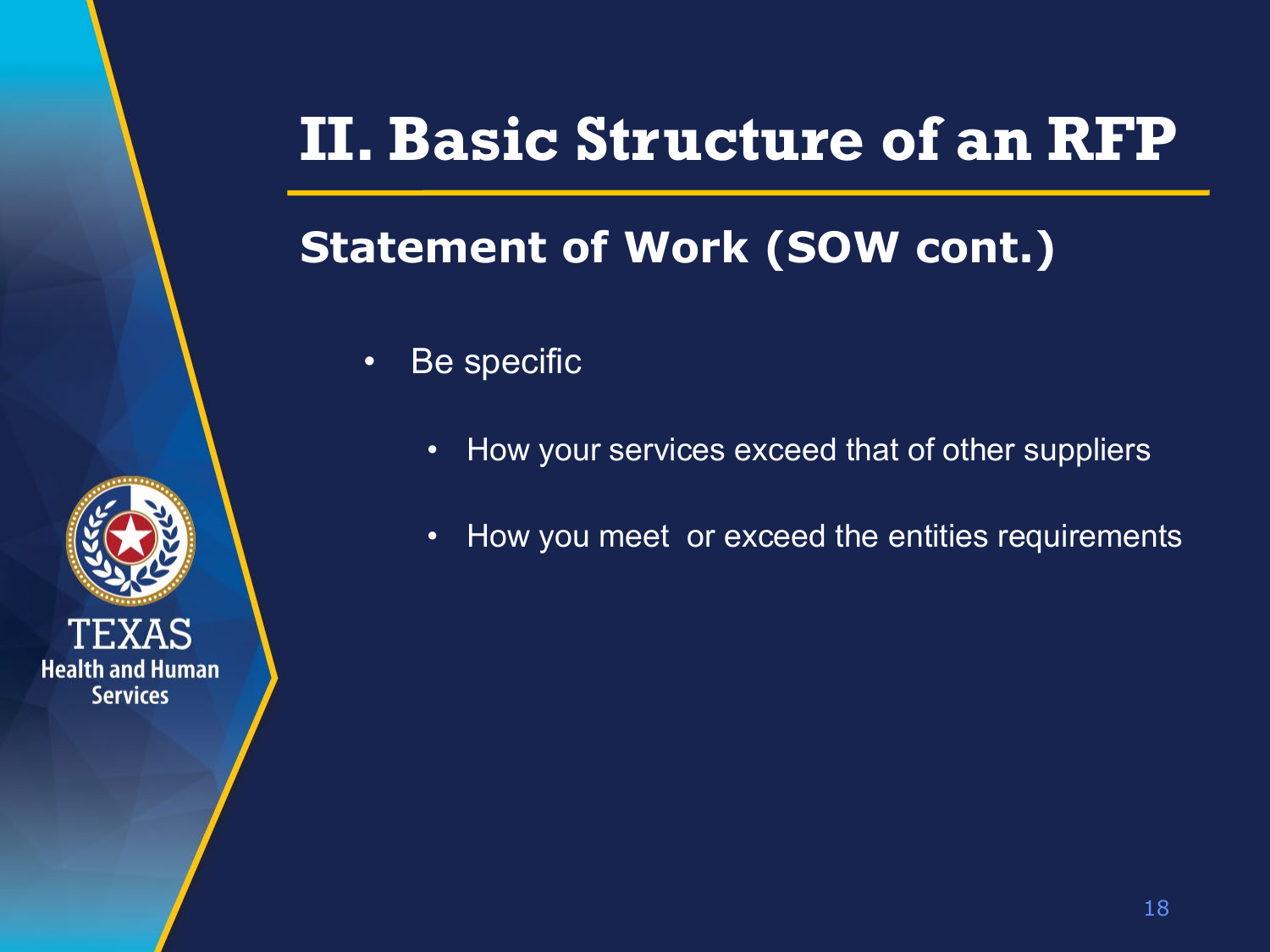Example of RFP criterion:

*"Building should be readily accessible by people with disabilities."*

Our building is readily accessible **OUR** Our building.... by people with disabilities.

#### **Response A Response B**

Is located on main bus route; front door next to stop

Has parking lot with drop-off zone, parking stalls adjacent to building

Has floors covered in non-slip<br>coating that are also painted to help people who are visually impaired

Has building entrance ramps, large elevators, and extra-wide doors and restroom stalls to accommodate wheelchairs

Specific OSHA and ADA references

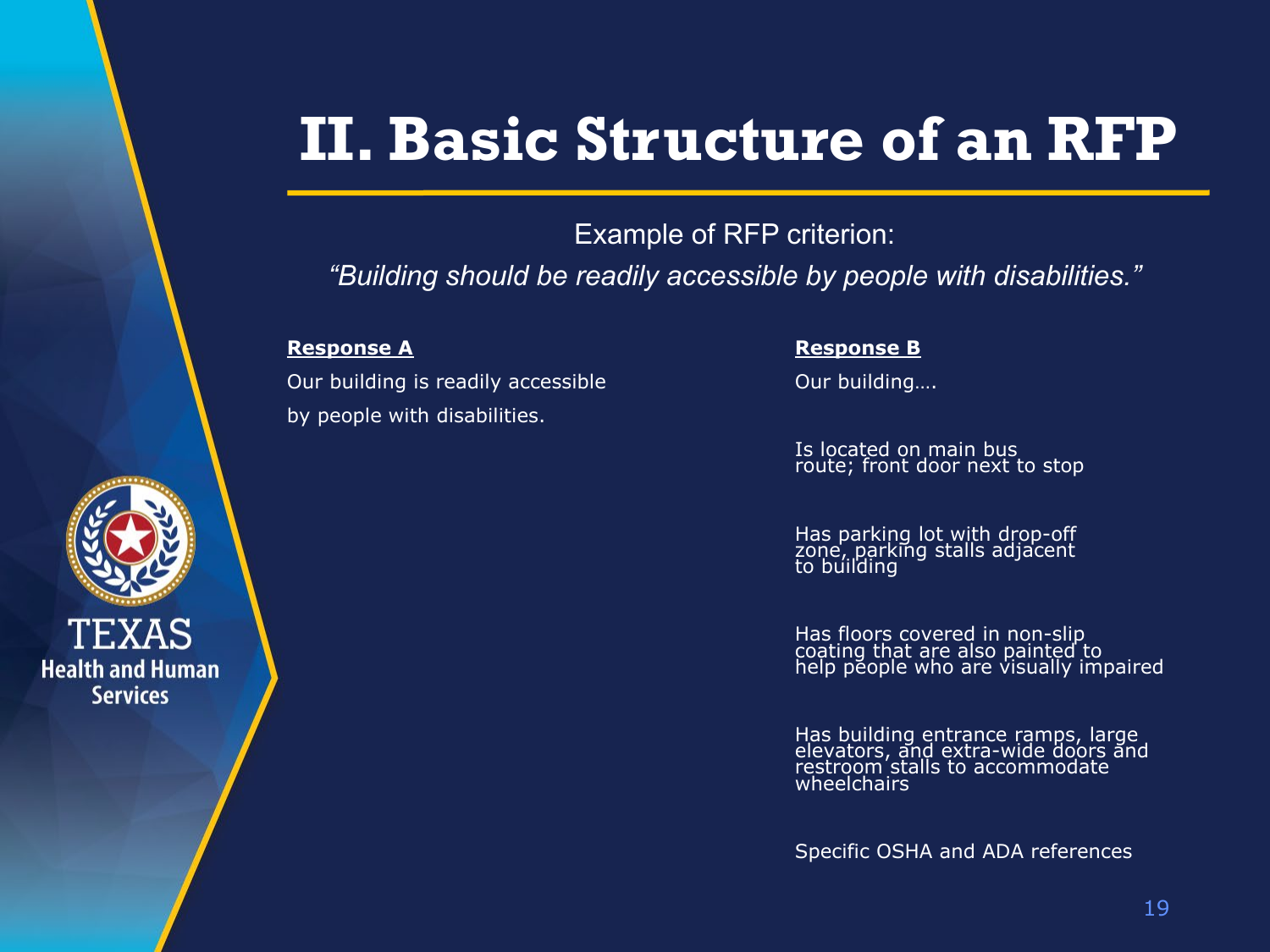### **PROPOSAL REQUIREMENTS**

- Most RFPs request the following *additional* information be submitted:
	- Company Info / History
	- Experience & Qualifications
	- Methodology
	- Financial Information
	- References
	- Organized, paginated table of contents
	- Other requirements
		- Specified number of originals
		- Specified number of copies
	- Preparation/submittal costs paid by supplier

20

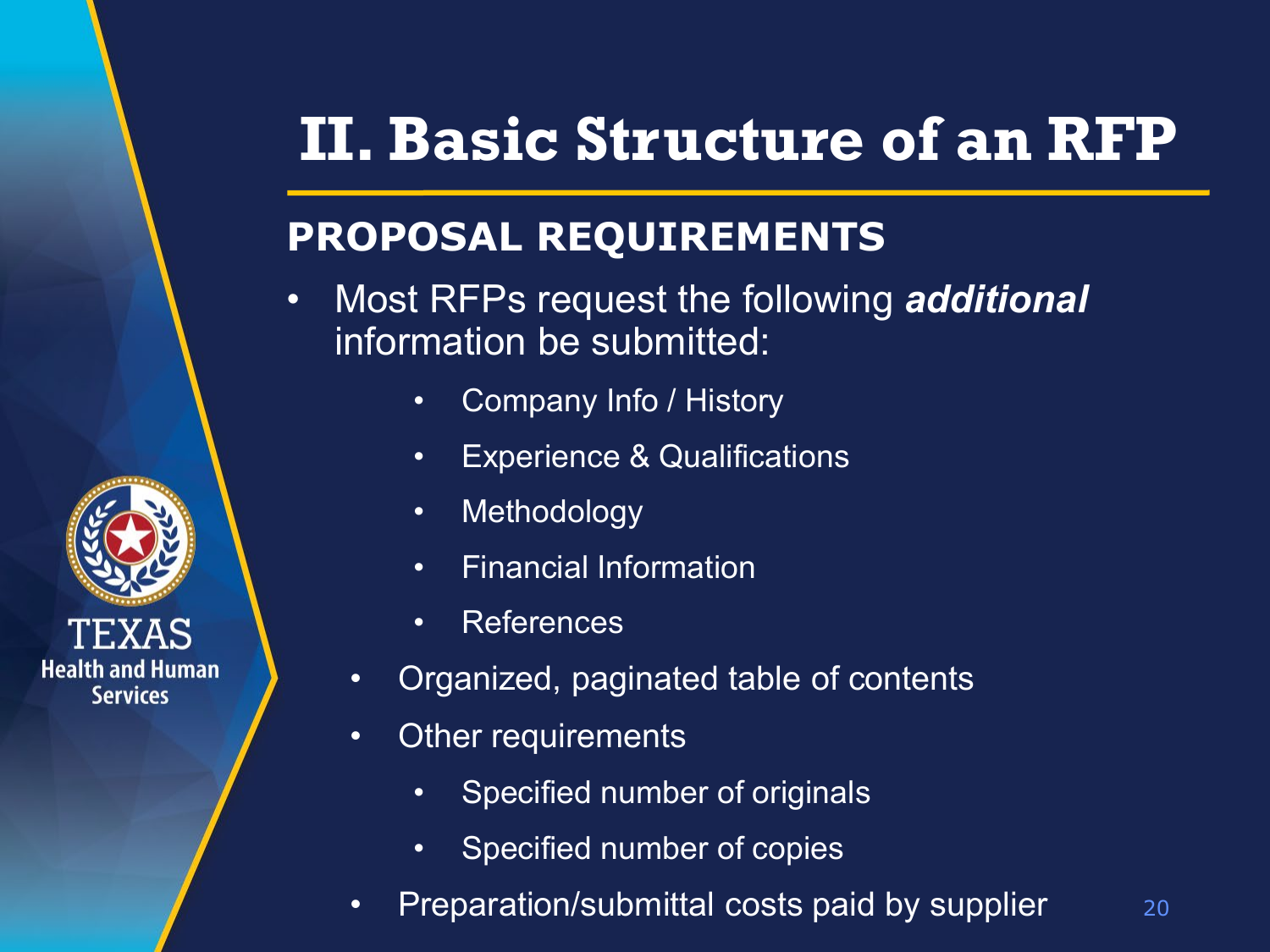## **PROPOSAL REQUIREMENTS**

- Make your RFP easier to read and qualify by
	- Writing your proposal in the same format as the RFP
	- Keeping your language simple
	- Responding to every requirement within the RFP
	- Not including extraneous information
	- Ensuring all signatures and attachments are included
	- Submitting your proposal on time

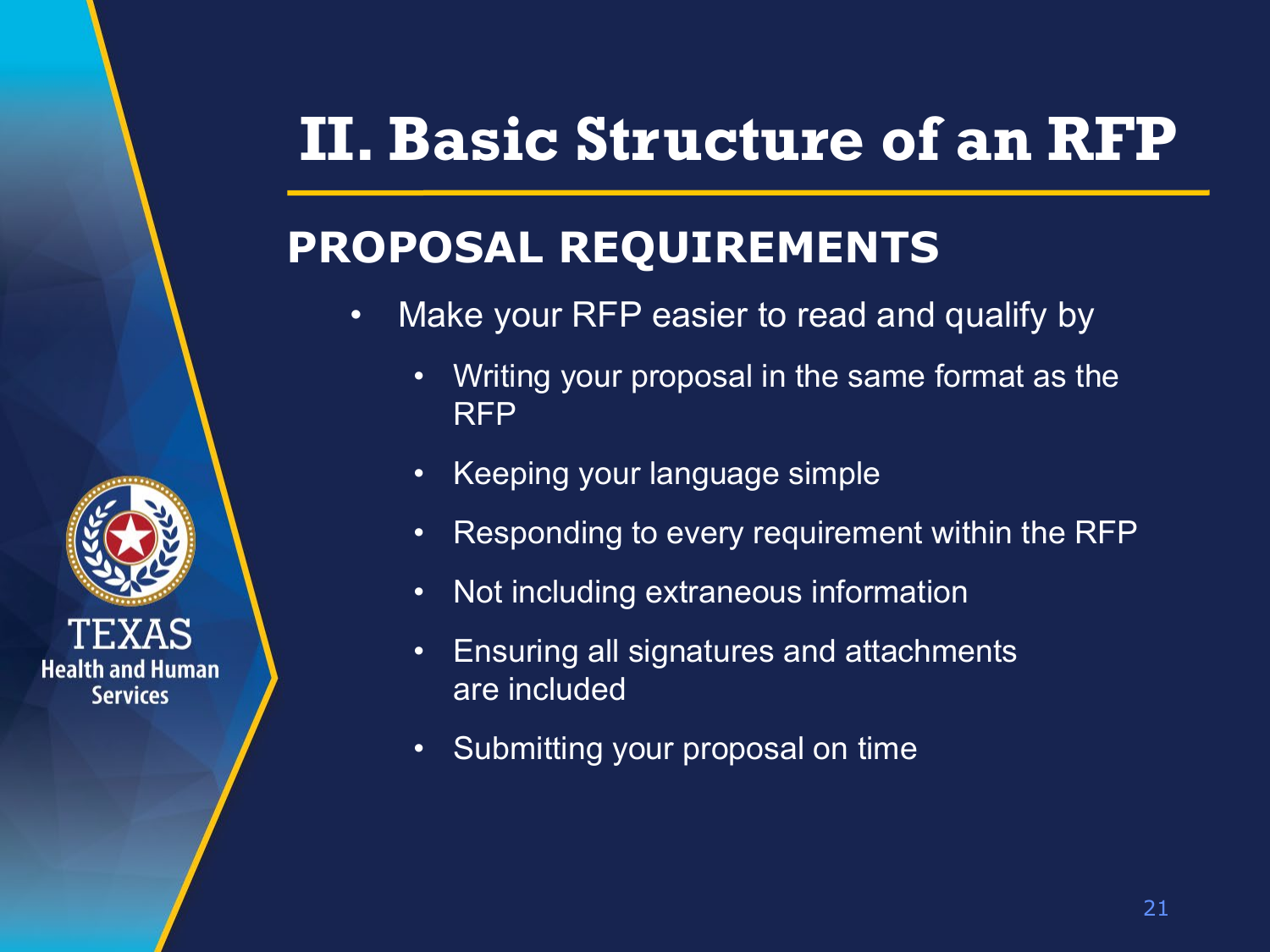## **DROP DEAD DOCUMENTS – AND WHY**

- Every RFP requires specific critical documentation be included.
- Exclusion of critical required documentation generally results in disqualification
	- Meaning no one sees your proposal, and it is not evaluated or reviewed
- Common required documentation includes
	- Execution of Proposal

- Non-Collusion Affidavit (if required)
- Bid Bond (if required)
- HUB Subcontracting Plan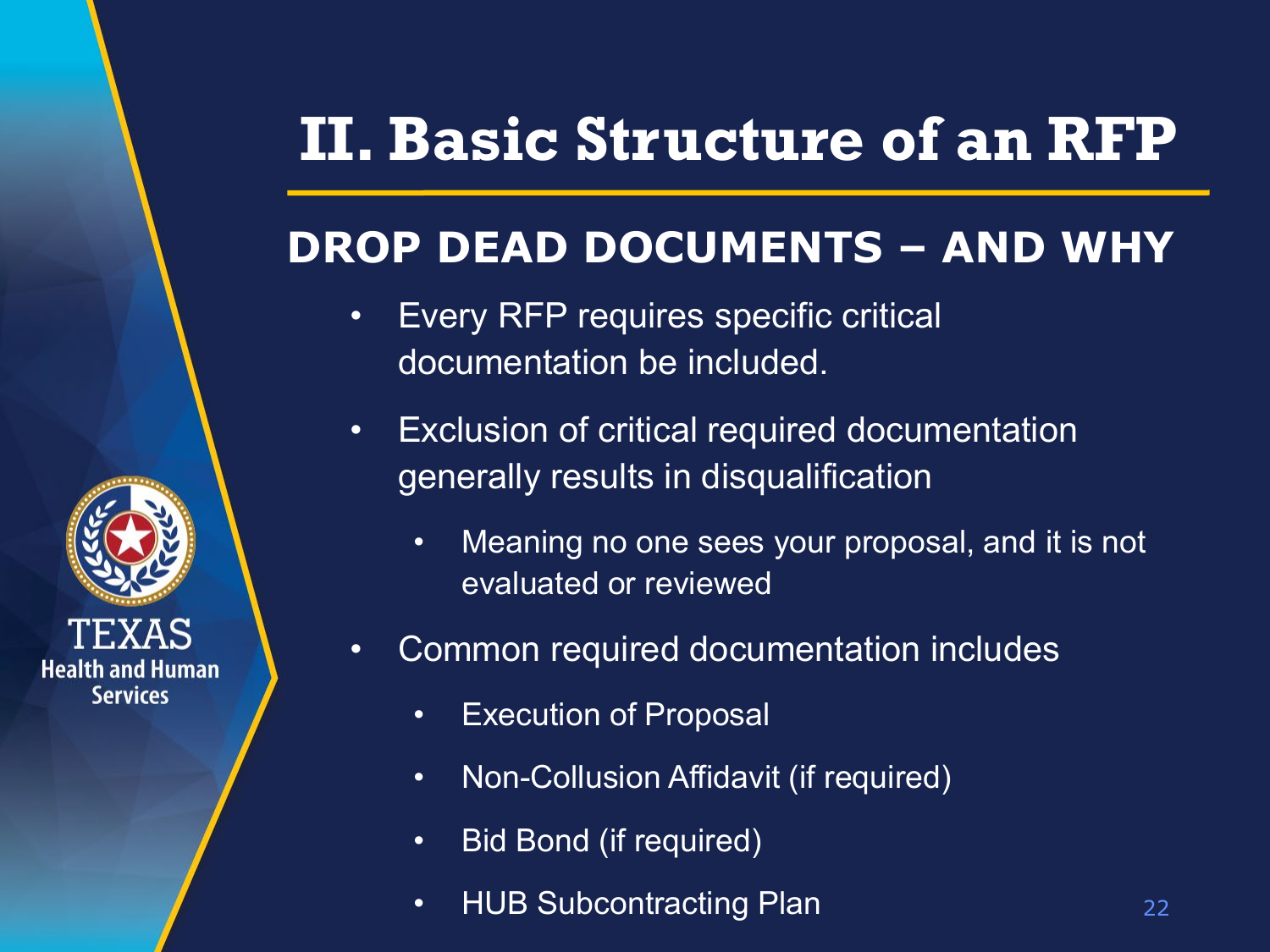## **DROP DEAD DOCUMENTS – AND WHY**

#### • Execution of Proposal

- Signed document that certifies that respondent has not provided false information, is complying with all applicable laws, and is basically an ethical business partner. Required by most ordering entities. And, for 'mutuality of acceptance', signature on this form constitutes an official 'offer' to the ordering entity, and the ordering entity may just issue a purchase order, signed, which completes the ;mutuality of acceptance'.
- Non-Collusion Affidavit

**Health and Human Services** 

> • Certifies that the respondent did not collude with another respondent to drive the price upwards or downwards.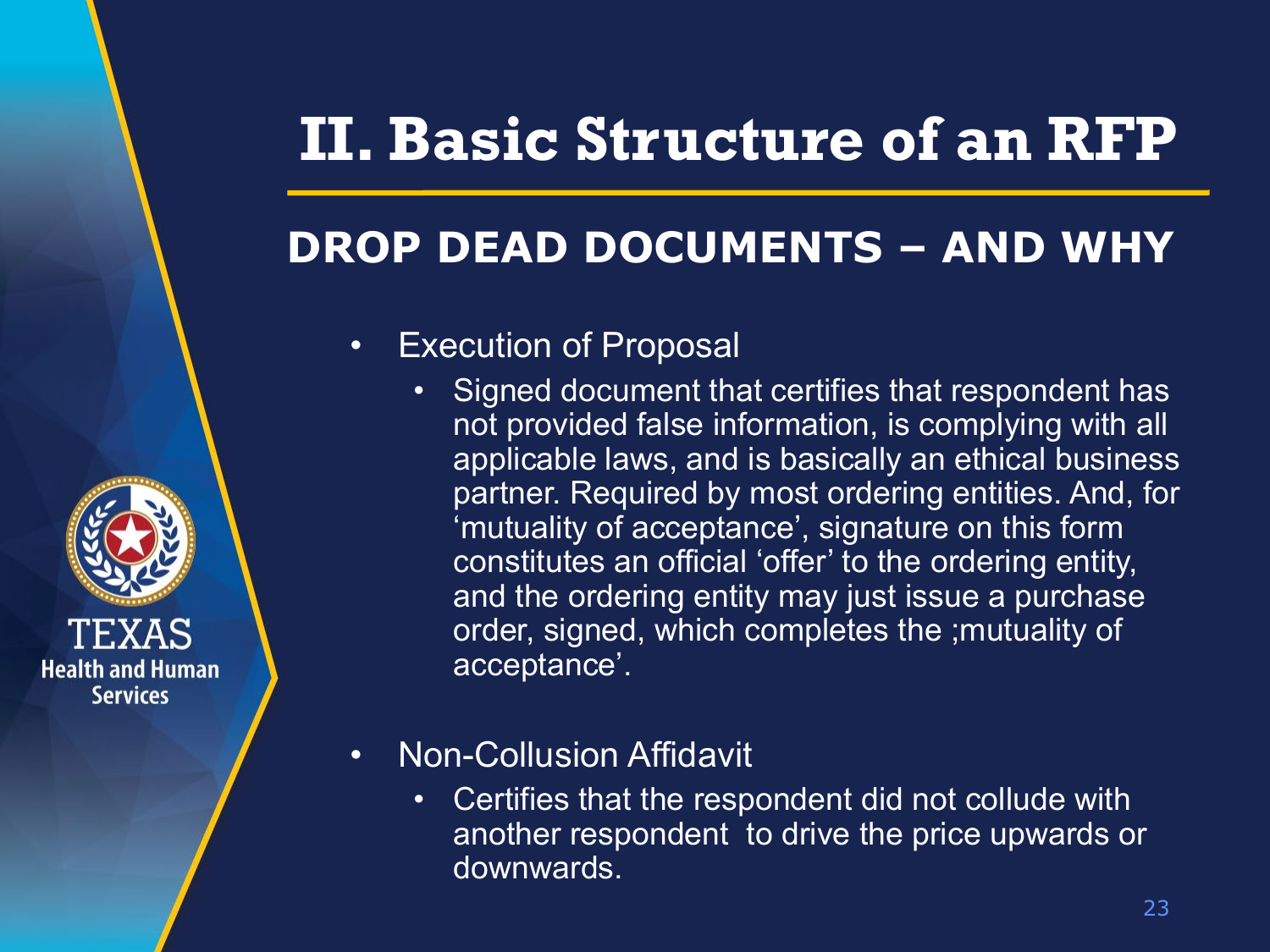## **DROP DEAD DOCUMENTS – AND WHY**

• Bid Bond

- Guarantees that the respondent will enter into a contract if awarded. Bond paid by respondent.
- HUB (Minority or Small Business) Subcontracting Plan
	- Details what work will be subcontracted, who the respondent plans to subcontract with, and contact information for each subcontractor. Required by most government entities where the contract award is expected to be \$100K or more. Some entities might have lower thresholds.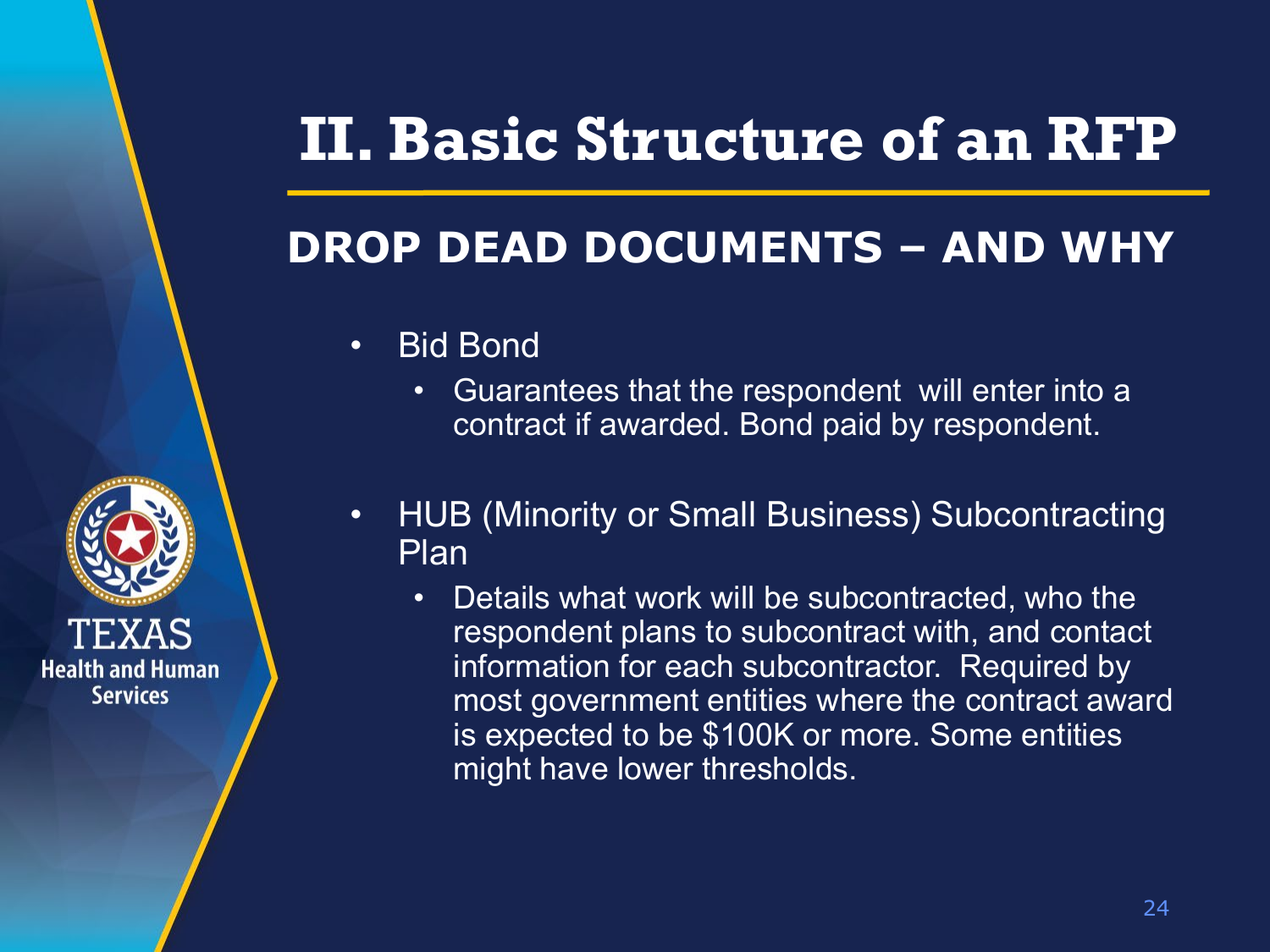### **HHSC SPECIFIC PROPOSAL REQUIREMENTS**

- Respondent's Ability to Provide Relevant Construction Services and Respondent's sed Team's Relevant Experience<br>ation Criterion 1.1, 1.2, and 1.3 (30% Value)
- Respondent's Quality and Safety Program -<br>Evaluation Criterion 2 (5% Value)
	- Respondent's Financial Stability and Risk Evaluation Criterion 3.1 and 3.2 (10% alue) (Exhibit E, Respondent's Information,<br>isclosures, and Financial Form)
- Respondent's Proposed Methodology Evaluation Criterion 4 (15% Value)

**Health and Human Services** 

> • Evaluation Criterion 5 (40% Value) (Exhibit F, Respondent's Pricing Proposal Fórm)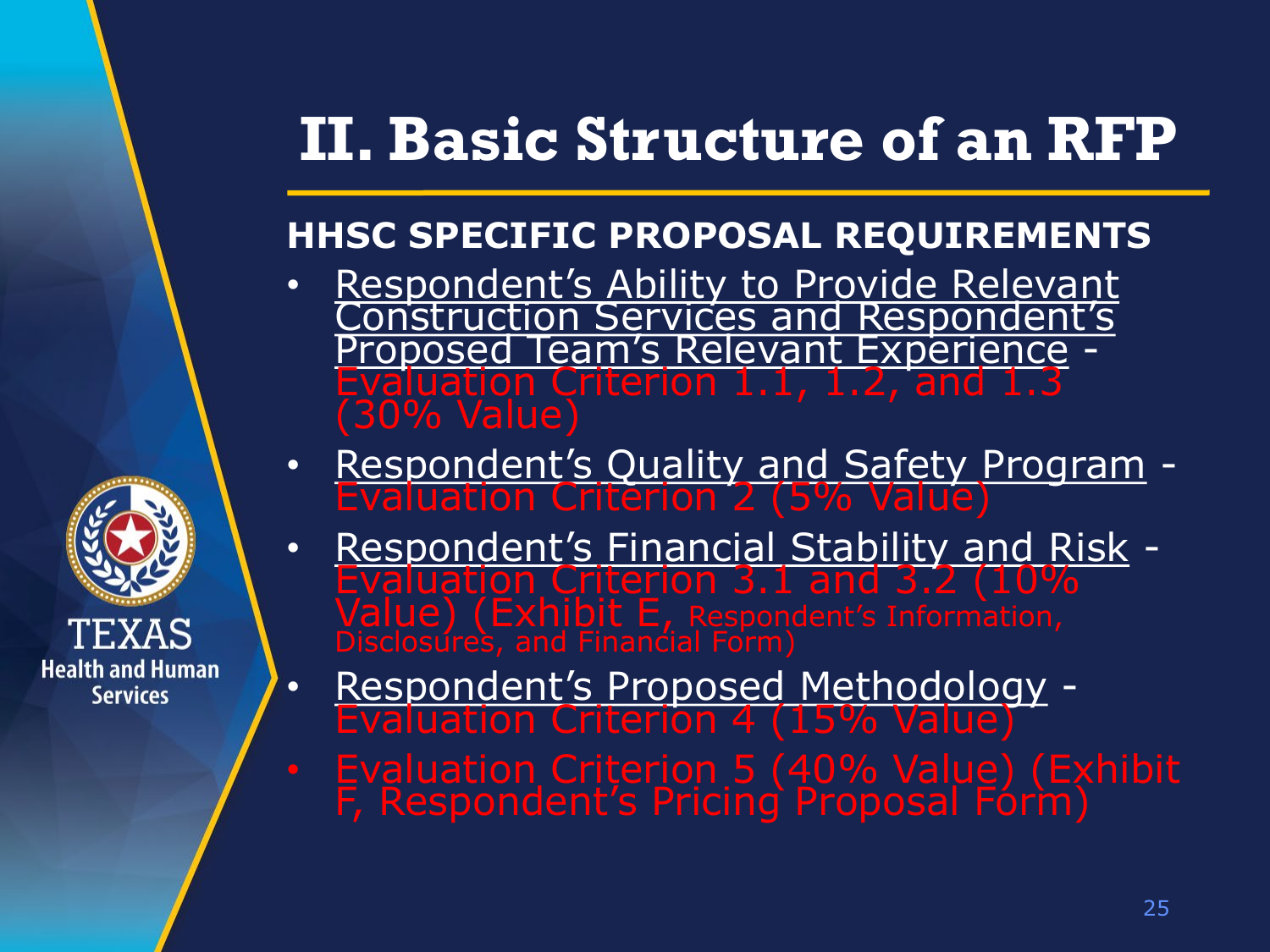#### **HHSC SPECIFIC PROPOSAL REQUIREMENTS**

Respondent's Ability to Provide Relevant Construction Services and Respondent's Proposed Team's Relevant Experience - Evaluation Criterion 1.1, 1.2, and 1.3 (30% Value)

Key word is 'relevant'

Criterion 1.1:

Identify and describe the Respondent's experience for current and completed construction manager at risk (CMR) projects that are most similar to this Project. List the projects in order of priority, with the most relevant project listed first. Include project name, owner, location, description and final construction cost.

#### Criterion 1.2:

Provide names, resumes and project responsibilities for team members assigned to the Project, including the Project Superintendent and Project Manager. Explain Project Superintendent's and Project Manager's availability.

#### Criterion 1.3:

Provide an Organizational Chart or similar hierarchy explanation with titles of the team members assigned to support the Project. List projects that team members have worked on together previously.

26

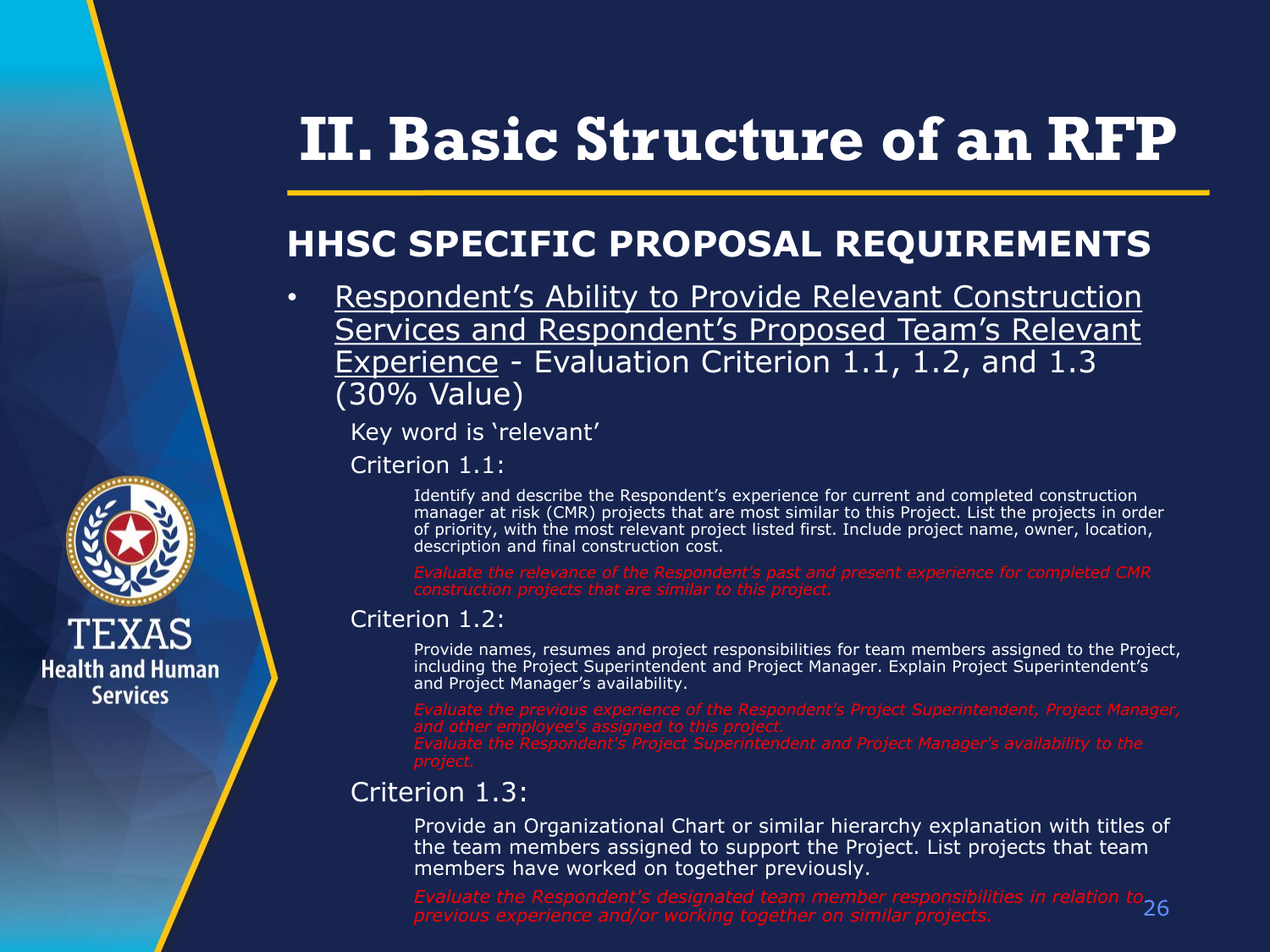#### **HHSC SPECIFIC PROPOSAL REQUIREMENTS**

• Respondent's Quality and Safety Program -<br>Evaluation Criterion 2 (5% Value)

Criterion 2:

Respondent shall provide the name, job title, and resume of the person specifically assigned to this Project for quality assurance.

Describe the quality assurance program, quality requirements and means of measurement. HHSC reserves the right to require a copy of the Quality Control Manual and Quality Assurance Processes, which, if contracted, may become a contract document. Respondent shall provide the company's workers' compensation experience modification rate (EMR) for the last five years on the insurance broker's letterhead as part of the proposal; if any rating is above 1.0 for any year, provide an explanation.

*rate (EMR) for the last five years.*



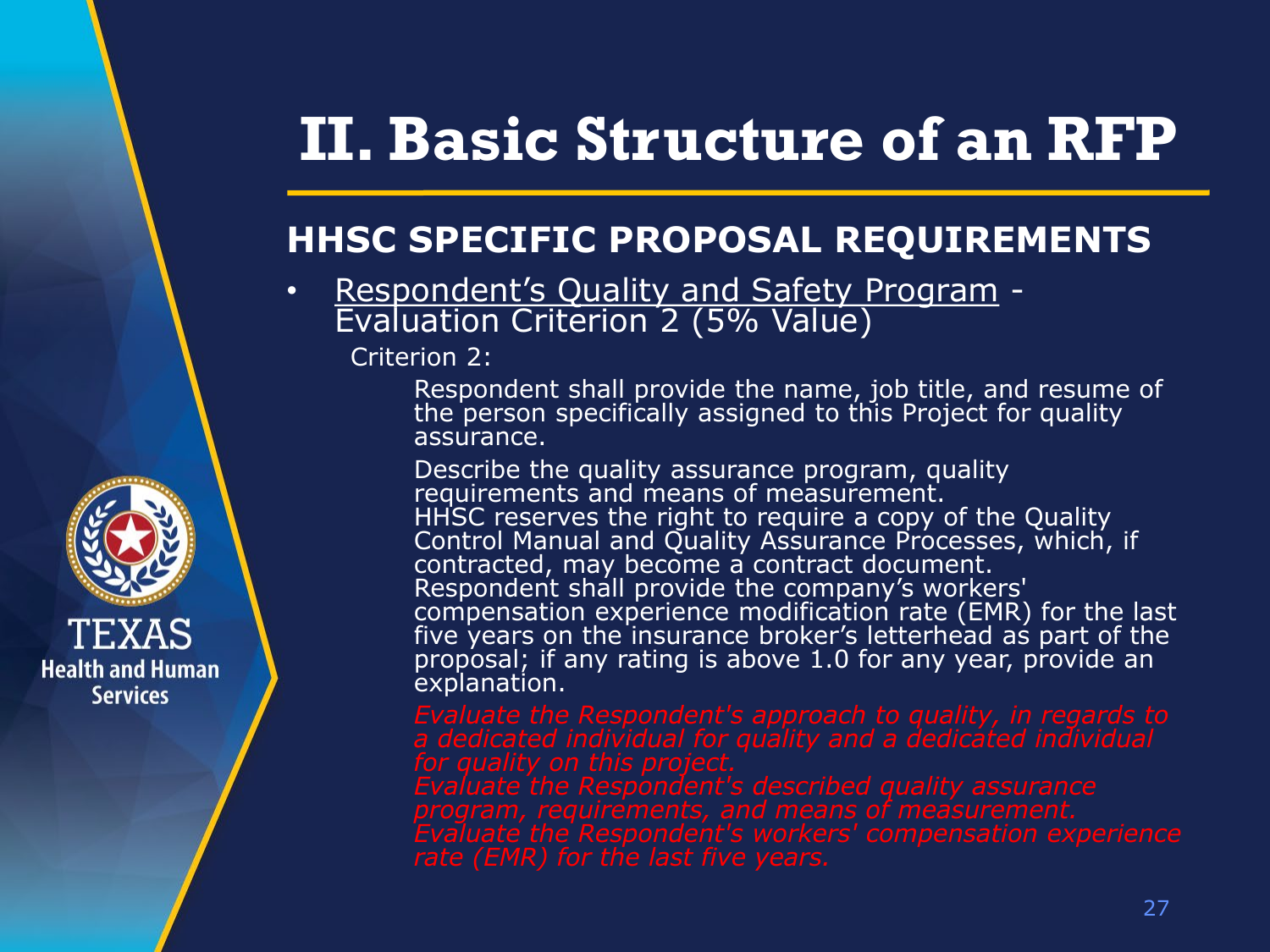#### **HHSC SPECIFIC PROPOSAL REQUIREMENTS**

• Respondent's Financial Stability and Risk - Evaluation Criterion 3.1 and 3.2 (10% Value) (Exhibit E, Respondent's Information, Disclosures, and Financial<br>Form)

Criterion 3.1:

On the Exhibit D, Respondent's Information, Disclosures, and Financial Form, please provide relevant details regarding the following risks. If the answer to any is yes, provide an explanation:

- Is your company currently for sale?
- Is your company involved in any transaction to expand or become acquired by another business entity?
- Does your company have any pending litigation?
- Has your company resolved any litigation within the last 2 years?
- Is your company currently in défault?
- Has a bonding company ever been required to finance completion of a project?
- Has your company experienced claims on its payment or performance bonds in the last 2 years?
- Has your company had any job site incidents in the last 2 years that resulted in death?

Criterion 3.2:

Attach a letter of intent from your surety company indicating Respondent's ability to obtain performance and payment bonds for the entire construction cost of the proposed project. The information submitted must indicate Respondent's total bonding capacity, available bonding capacity and current backlog.

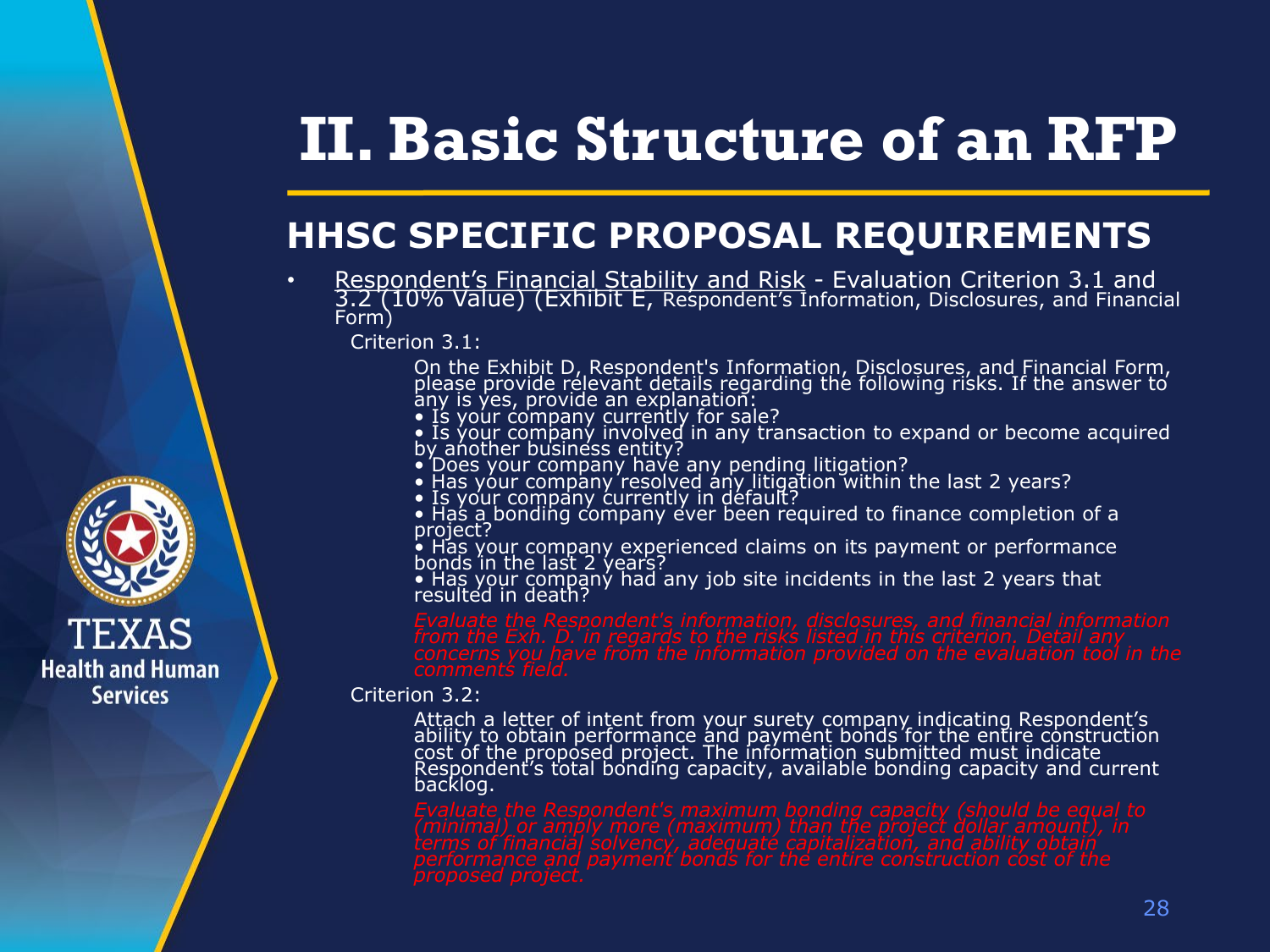#### **HHSC SPECIFIC PROPOSAL REQUIREMENTS**

Respondent's Proposed Methodology - Evaluation Criterion 4 (15% Value)

Criterion 4.1, 4.2, and 4.3:

Proposed Methodology: a detailed plan outlining the methodology intended to be employed by the respondent that demonstrates the process of implementation regarding the requirements of the RFP Scope Of Work into a realized and finished product. This shall include but not be limited to:

Processes and techniques used to understand the Statement of Work;

Problem solving;

Value Engineering;

Maintaining budgets;

Maintaining schedules;

Staff sizing and roles;

Coordination of work with subcontractors and/or consultants, or, if no subcontractors and/or consultants are needed, coordination of work with designated staff assigned to the project

Brief description of major critical path items and milestones necessary for completion of the project in the designated timeframe.

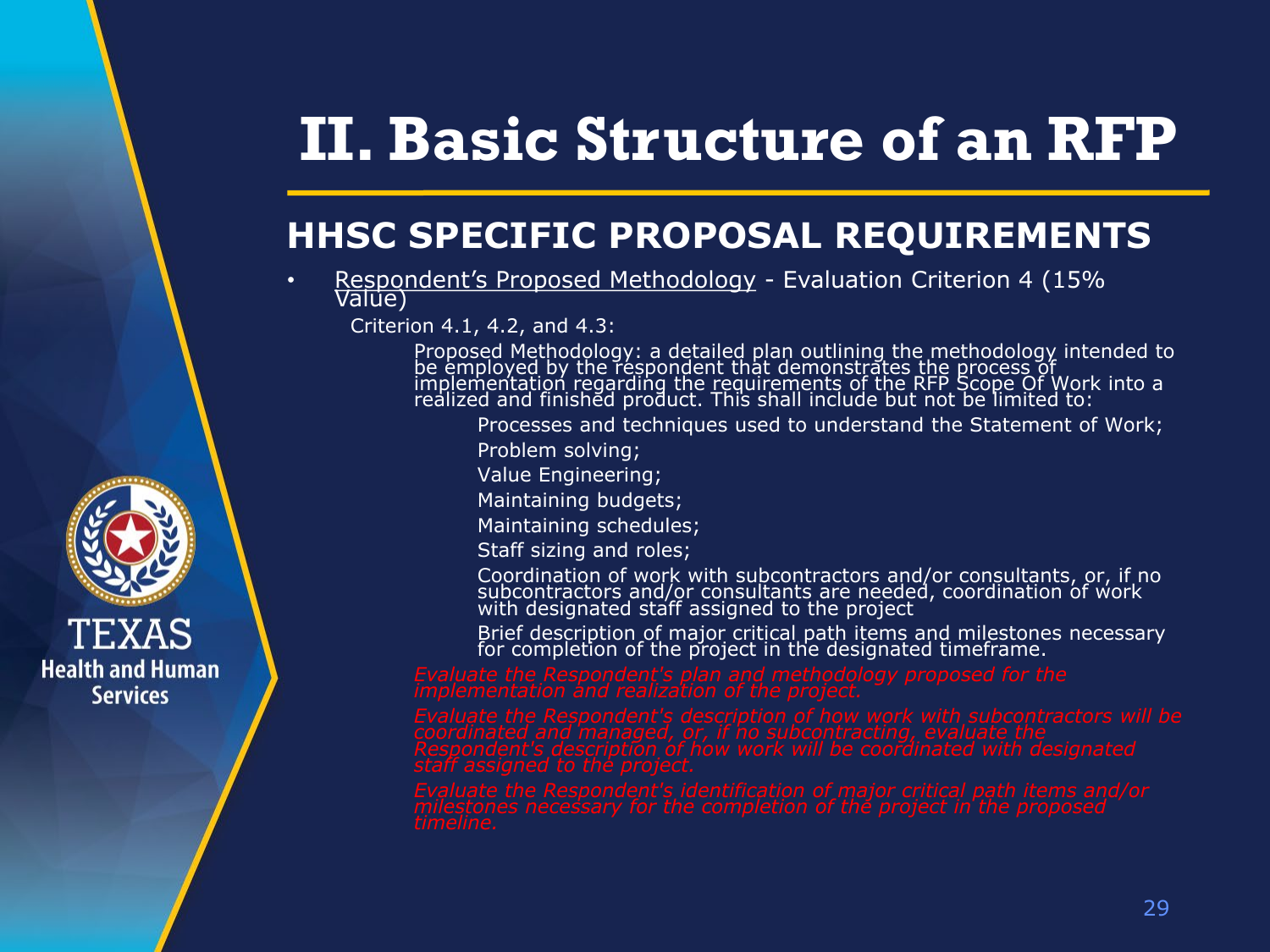#### **HHSC SPECIFIC PROPOSAL REQUIREMENTS**

• Respondent's Pricing Proposal - Evaluation Criterion 5 (40% Value) (Exhibit F, Respondent's Pricing Proposal Form)

The Respondent having carefully examined the Texas Uniform General Conditions for Construction Contracts with HHSC Supplementary General Conditions ("UGCs"), the Drawings and Specifications, and any addenda thereto, as prepared by the Owner, and the Project Architect/Engineer for this Project, as well as the premises and all the conditions affecting the work, if applicable to this Project, does hereby propose to furnish all supervision, labor, materials, equipment, tooling, and permits necessary to achieve Substantial Completion of the work in accordance with the "Contract Documents" (as that term is defined in the UGCs) for the following sum: (All amounts shall be written in number form.)

**Health and Human Services** 

30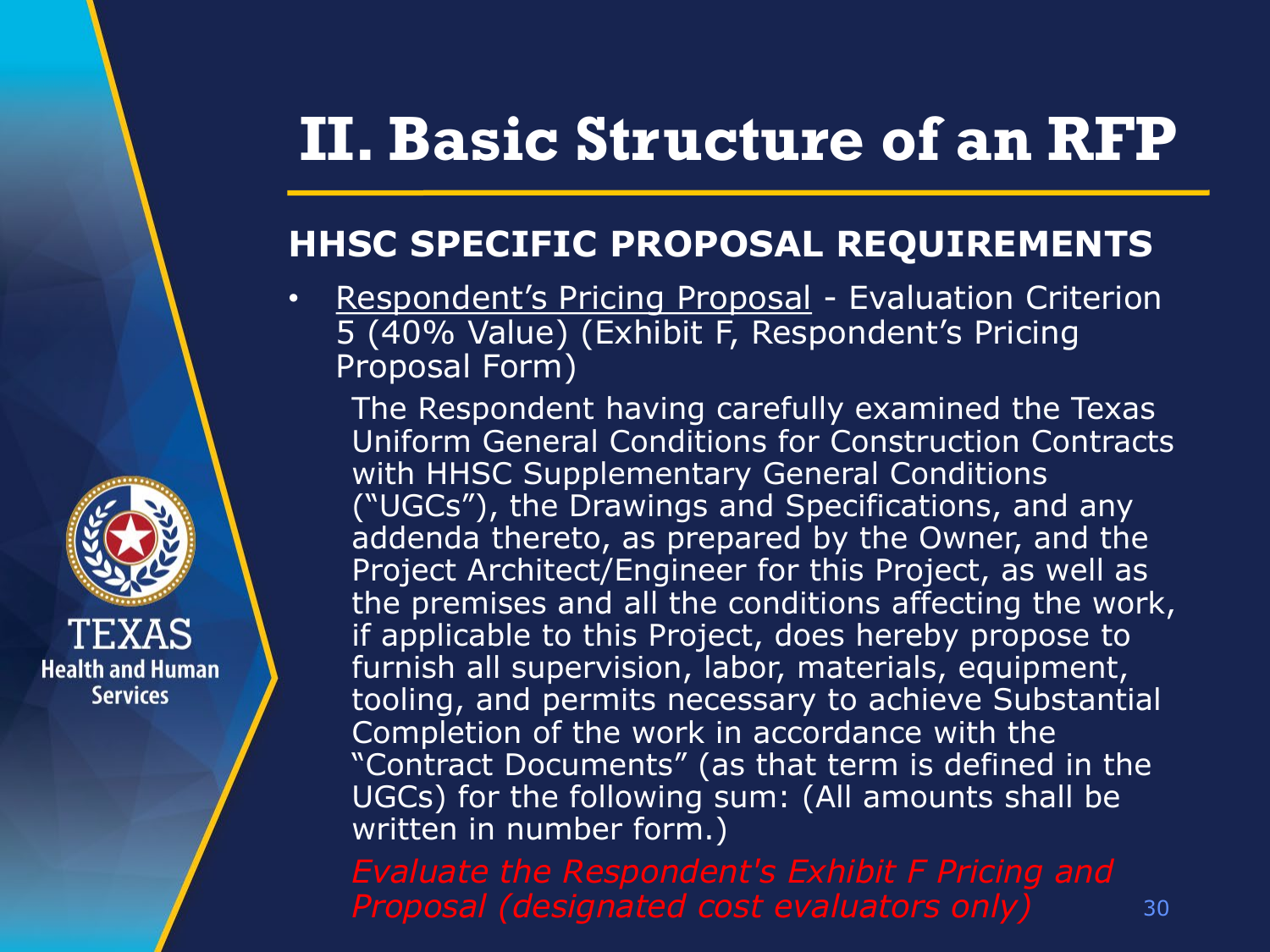Supported by Texas Government Code Chapter §2155.505 and Texas Administrative Code Chapter Title 34, Part 1, Chapter §20, Subchapter's §20.14 – §20.28

Requires the solicitation to include a HUB Subcontracting Plan (HSP); and requires a completed HSP from anyone submitting a solicitation response.

• **Each HSP must demonstrate evidence of Good Faith** Effort (GFE) in developing the plan. GFE requires respondent to properly notify at least three (3) HUB businesses; and at least (2) minority/women trade organizations or development centers of the subcontracting opportunities.

> 31 In addition, GFE shall be shown with any instructions or directions as specified in the HUB subcontracting plan template.

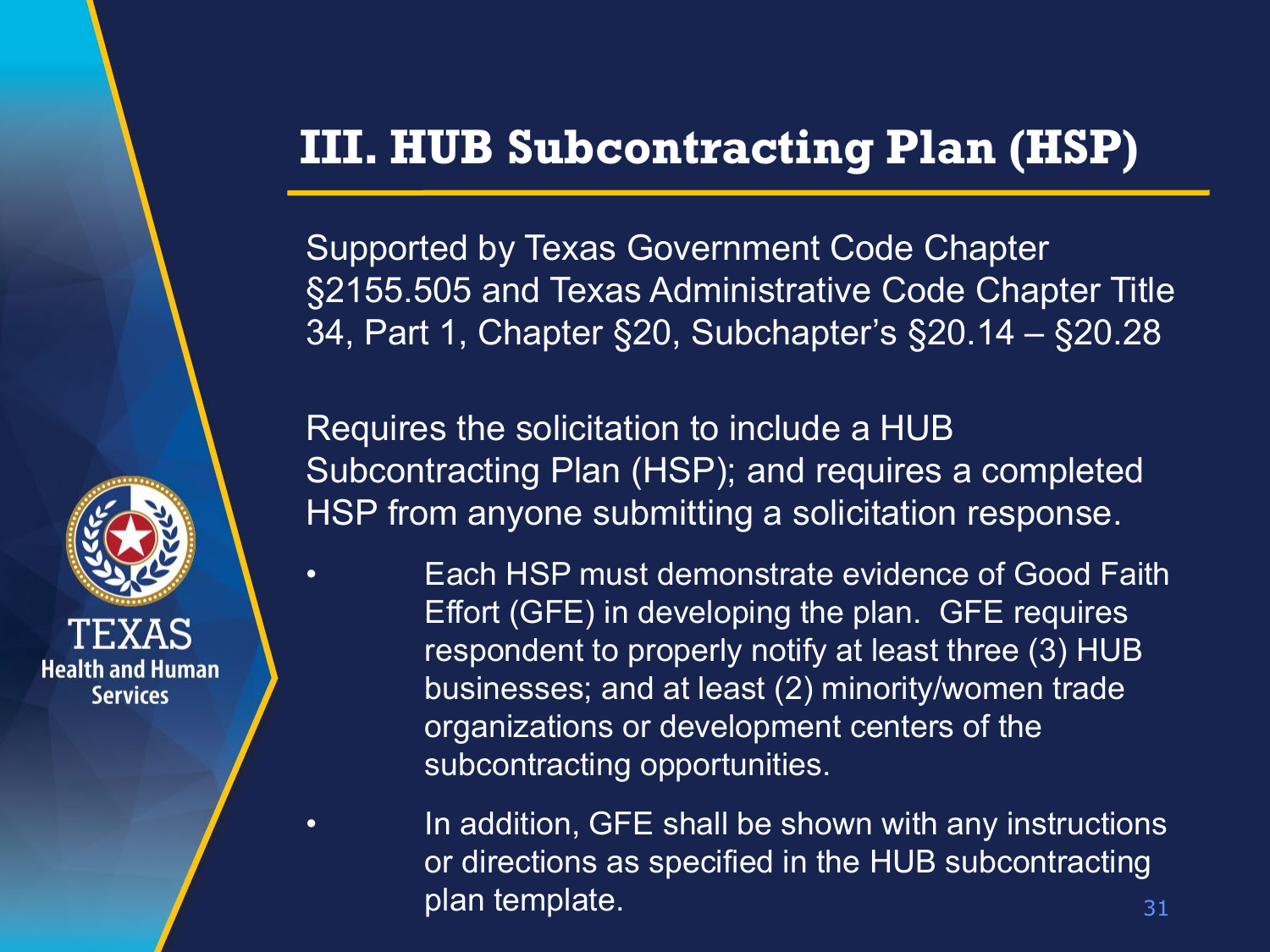In making an HSP determination, consider the total expected contract value, including the initial term and any renewal options. if the total is expected to exceed \$100,000K, then an HSP is required.

The soliciting agency's HUB Director/Coordinator reviews the submitted HSP's independently and makes a pass/fail determination.

• Yes, this means your proposal or submittal can be disqualified for non-compliance, and you will not have the opportunity to correct after the fact.

The approved HSP becomes a material aspect of the contract.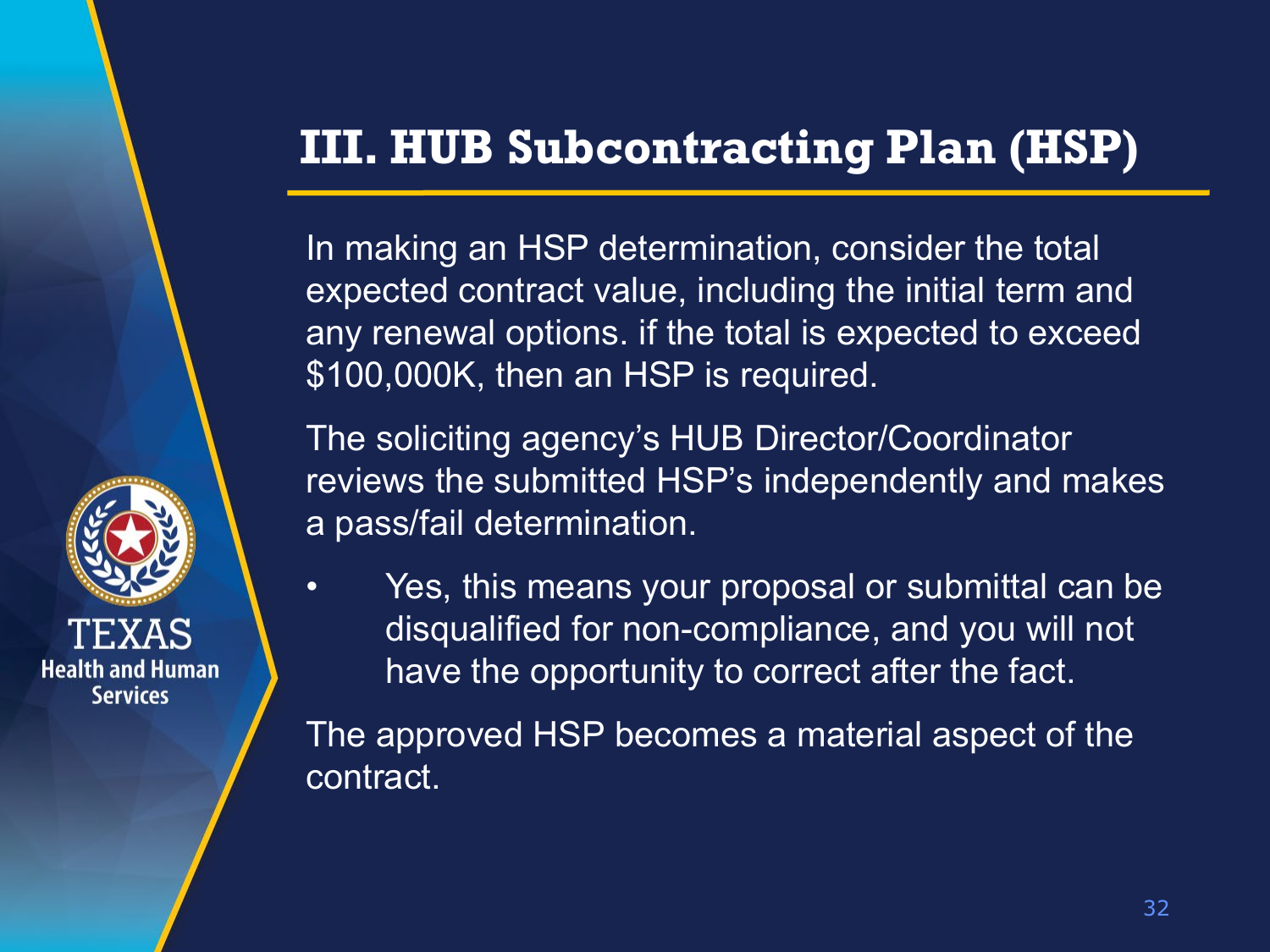#### **What are the four available 'Good Faith Effort' requirements?**

- 1. Utilization of HUB's for all (100%) of your subcontracting needs
- 2. Utilization of HUB's to meet the stated percentage HUB subcontracting goal for this type of contract
- 3. Self performing for all your subcontracting needs

#### 4. Traditional Good Faith Effort

•Notification/opportunity to at least three certified HUB's registered in the applicable Class/Item Code for each subcontracting opportunity

•Notification/opportunity to minority and women owned traḍe organizations; múst allow seven working days notice

•Must allow seven working days notice for notified HUB's and trade organizations to respond to bid opportunity

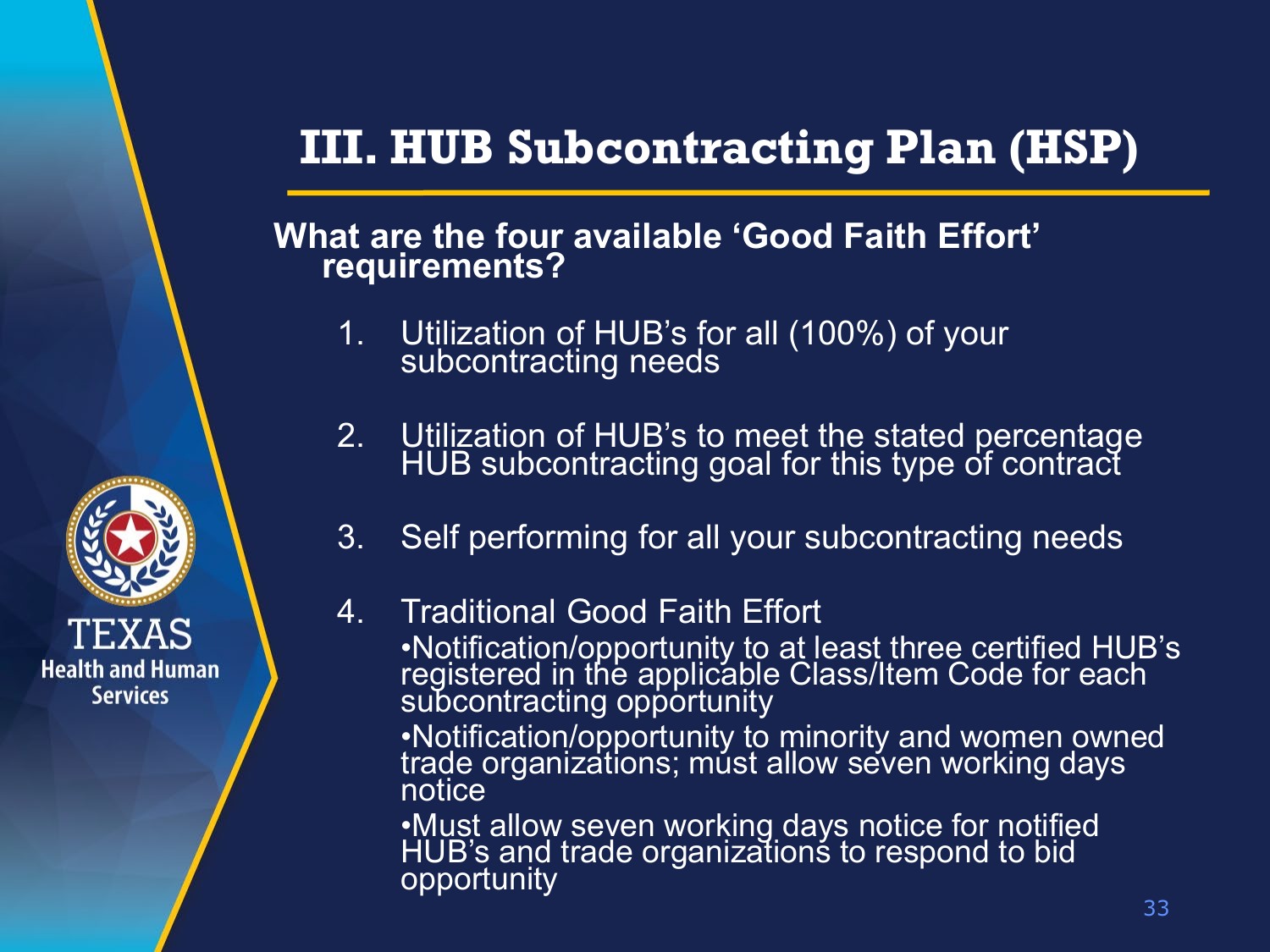- The Agency/Entity you are responding to should have a point of contact listed for questions during the posting.
- This is usually the Purchaser, however there may also be a contact listed for the agency HUB Director/Coordinator to assist you in completing the HSP.
- Don't wait until after the pre-proposal conferences to ask for help; at that point it may be too late to fulfill the traditional 'good faith effort' of seven (7) working days notice to hub vendors to provide a quote on
	- Involve the agency/entity hub director/coordinator as

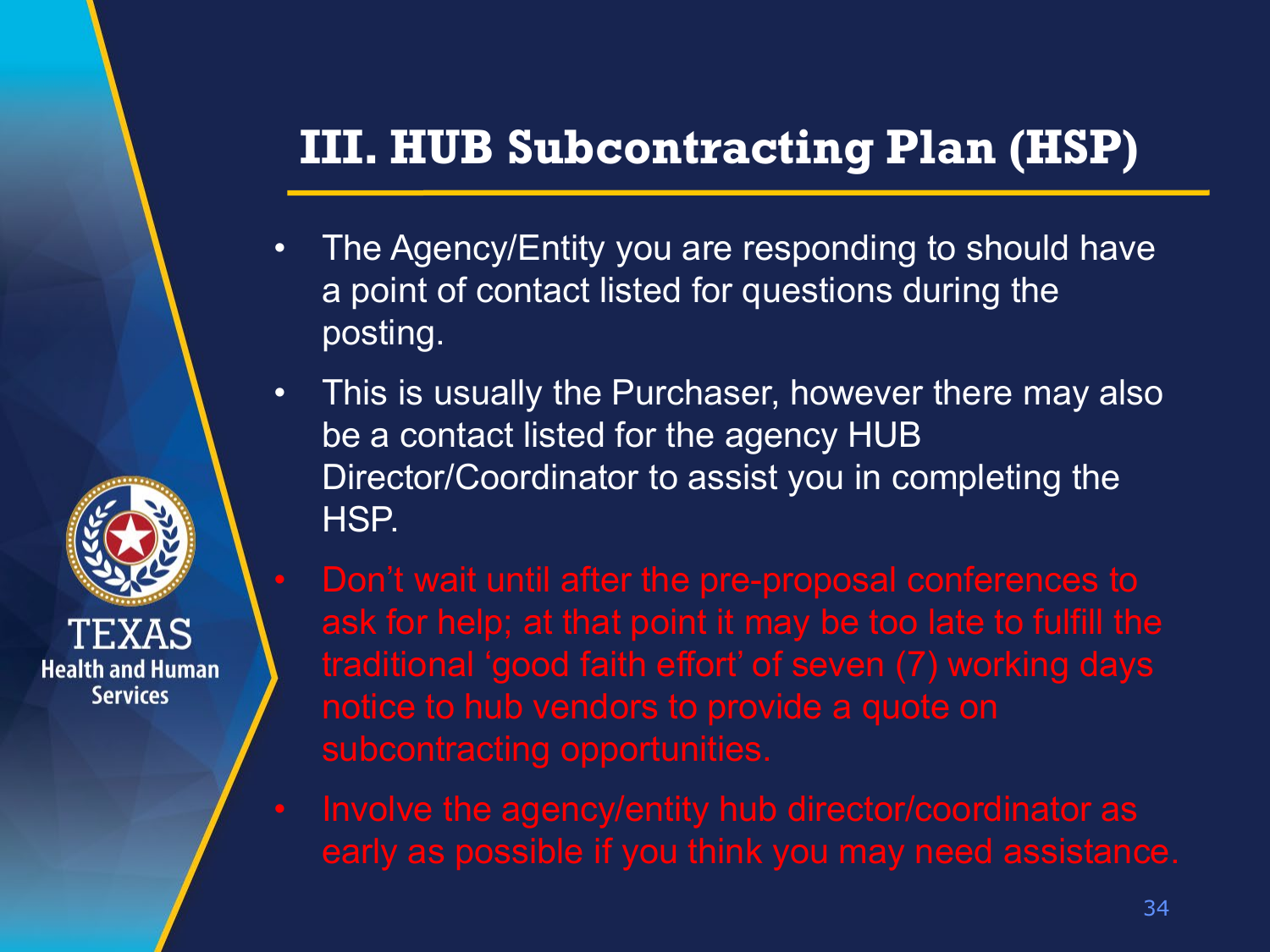## **IV. The Pre-Proposal Conference**

### **PURPOSE**

- Provides suppliers an opportunity to
	- Review RFP requirements
	- Facilitate a clear understanding of requirements
	- Promote competition
	- Network with subcontractors
- May be mandatory so ordering entity can
	- Emphasize specific requirements
	- Get an idea of the quantity and quality of competition
	- Potential respondents will have visited the site; vetting opportunities
- In general, the ordering entity will
	- Describe goals and objectives of the RFP
	- Provide instructions about the solicitation document and process
	- Answer potential respondent's questions

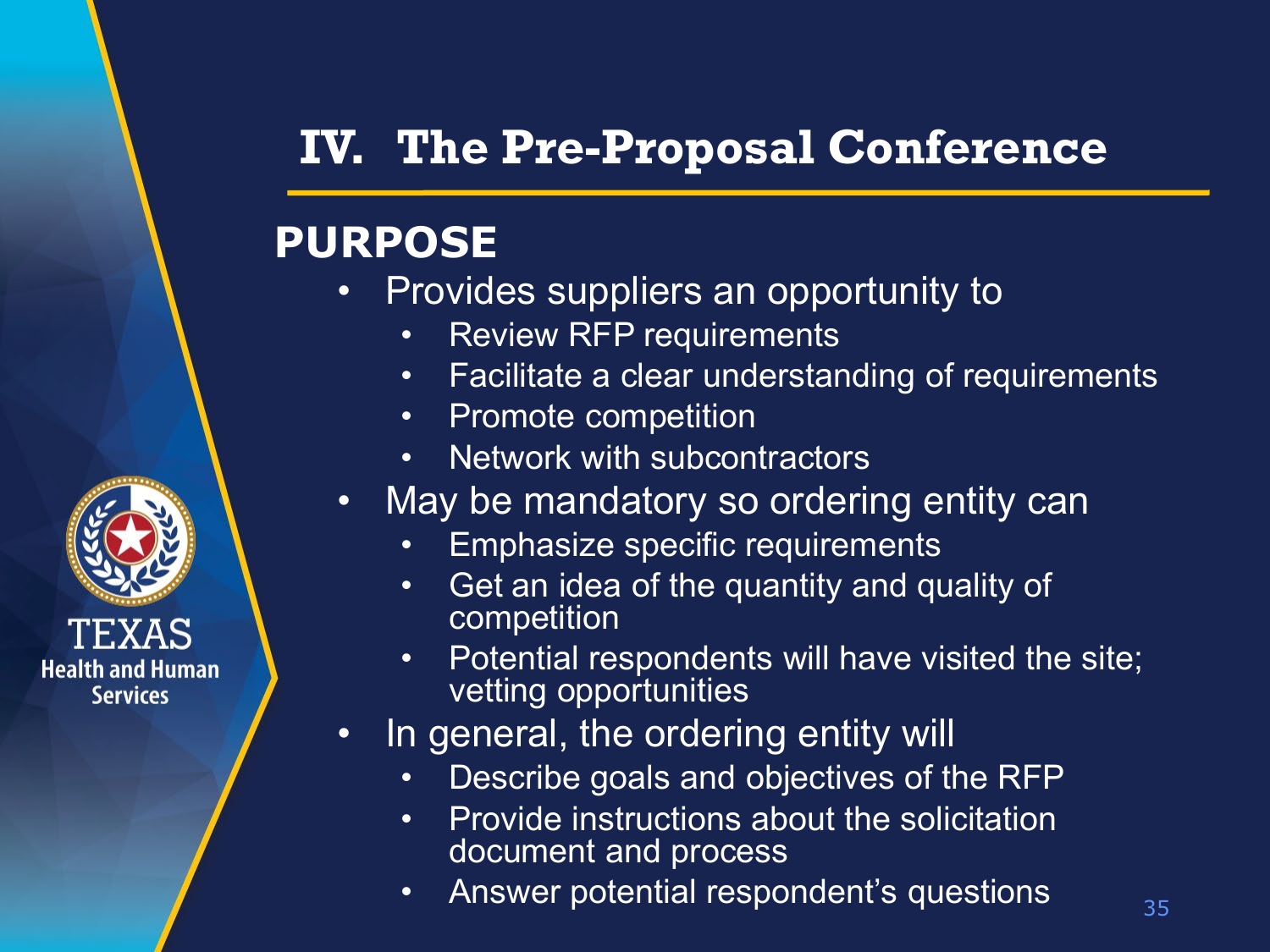## **IV. The Pre-Proposal Conference**

### **STRUCTURE**

- Introductions
- Goals

- Objectives
- Organization of RFP and what is needed to respond in order to qualify for evaluation
- HUB Subcontracting Plan review
	- Networking opportunity with subcontractor/HUB attendees
- Key Requirements
- Schedule of Events
- Evaluation and Award
- Questions and Answers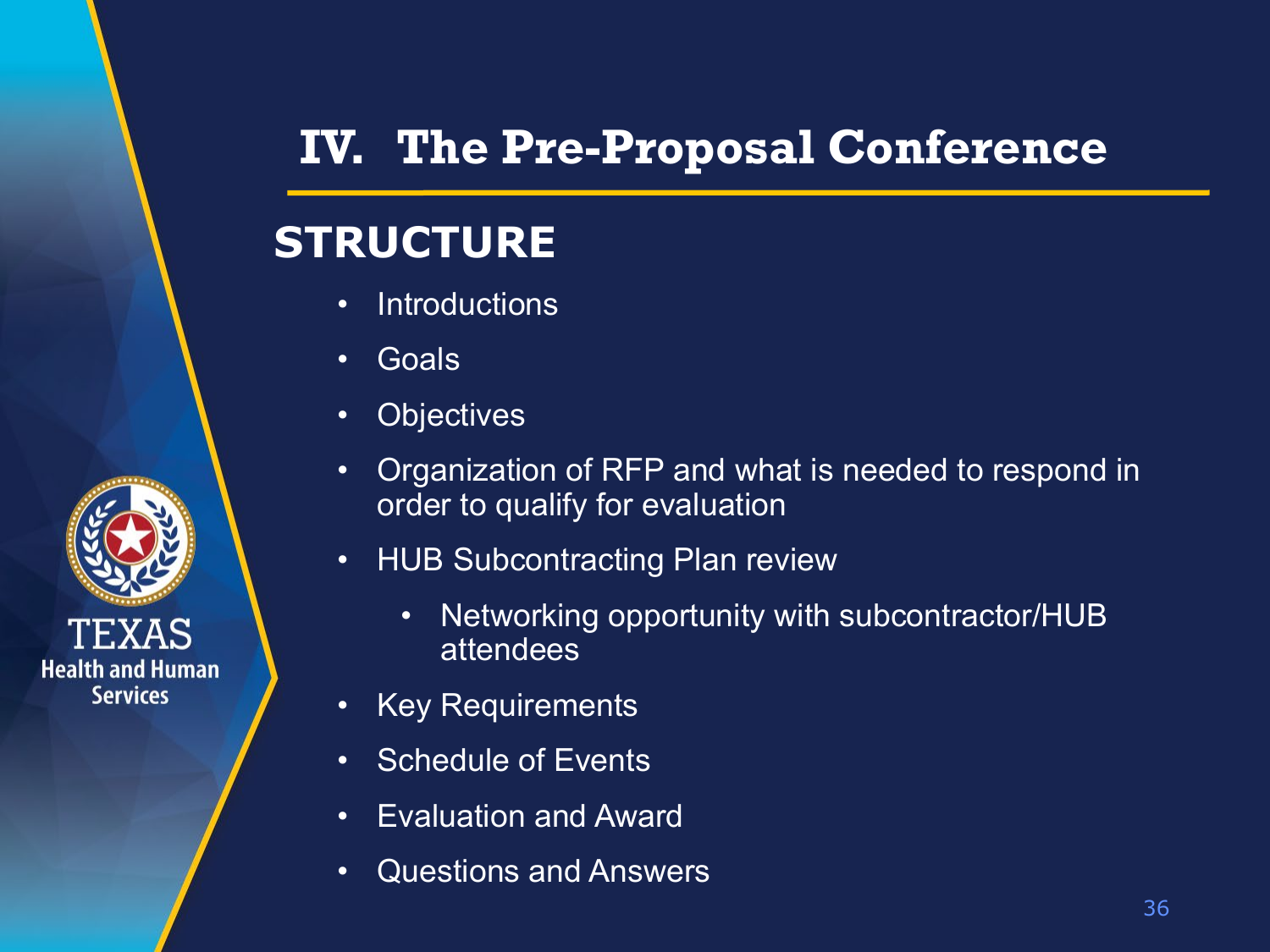## **IV. The Pre-Proposal Conference**

### **WHY YOU SHOULD ATTEND**

- Better understanding of the Scope Of Work
	- Technical players at the ppc
- Better understanding of the RFP requirements
	- How to respond in order to be evaluated and score well
- Identification of Primes and Subcontractors

### **SUBMITTING QUESTIONS**

- Technical questions should always be submitted in writing
	- Per the instructions in the RFP single POC  $=$ Purchaser
	- For your protection AND the ordering entity's protection
- How to submit questions
	- Always reference the applicable section number
	- Be specific and succinct
	- In writing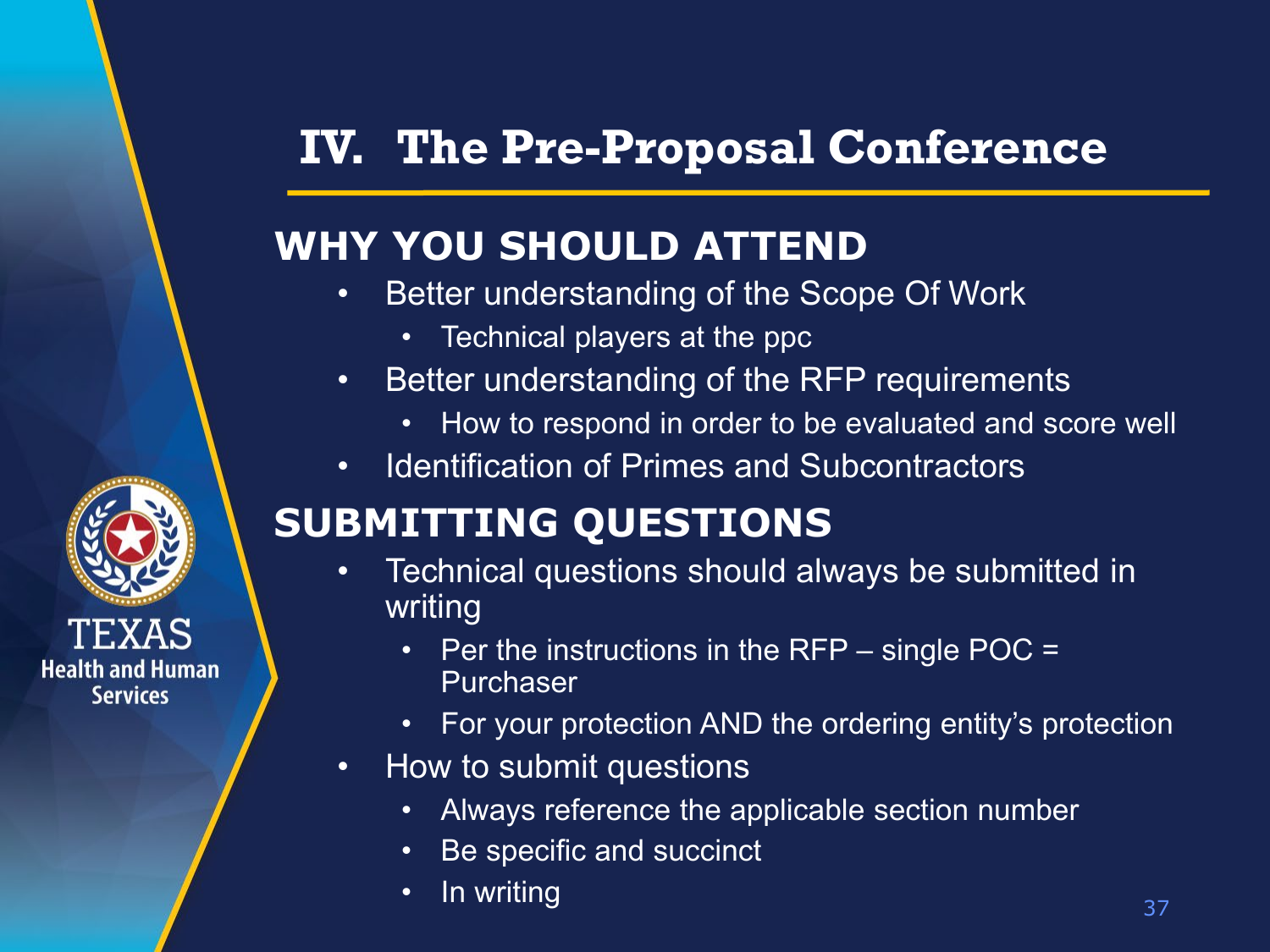## **RFP OPENING/DEADLINE**

- Submittal process
	- Where, How, When: Specified in RFP
	- Late proposals generally not accepted
- Public opening
	- Names of respondents read aloud
	- No other information released until final contract award; protects integrity of future negotiations and BAFO (if any)
- Open records laws
	- Applies to public sector
	- Requires disclosure of all non-proprietary information after contract award; OAG makes determination for items marked 'Confidential'
	- Tabulation information generally available on-line or through ordering entity

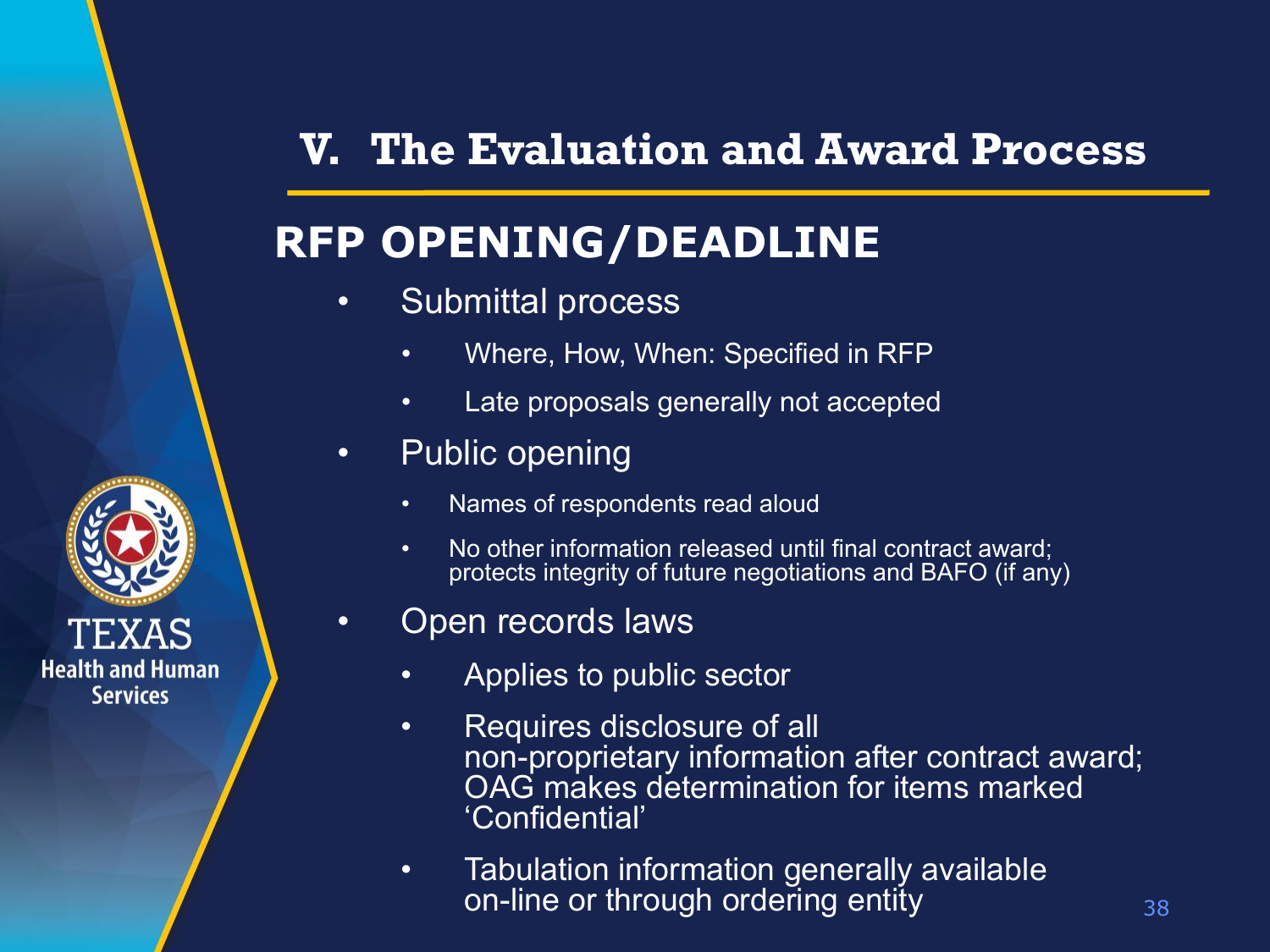#### **EVALUATION CRITERIA**

- Once all proposals are received and the opening has occurred, an evaluation team will review and score the proposals
- Proposals are generally evaluated, using weighted values, on the following criteria:
	- Price

- Company History
- Financial Stability
- Vendor Performance
- Experience & Qualifications
- Methodology
- References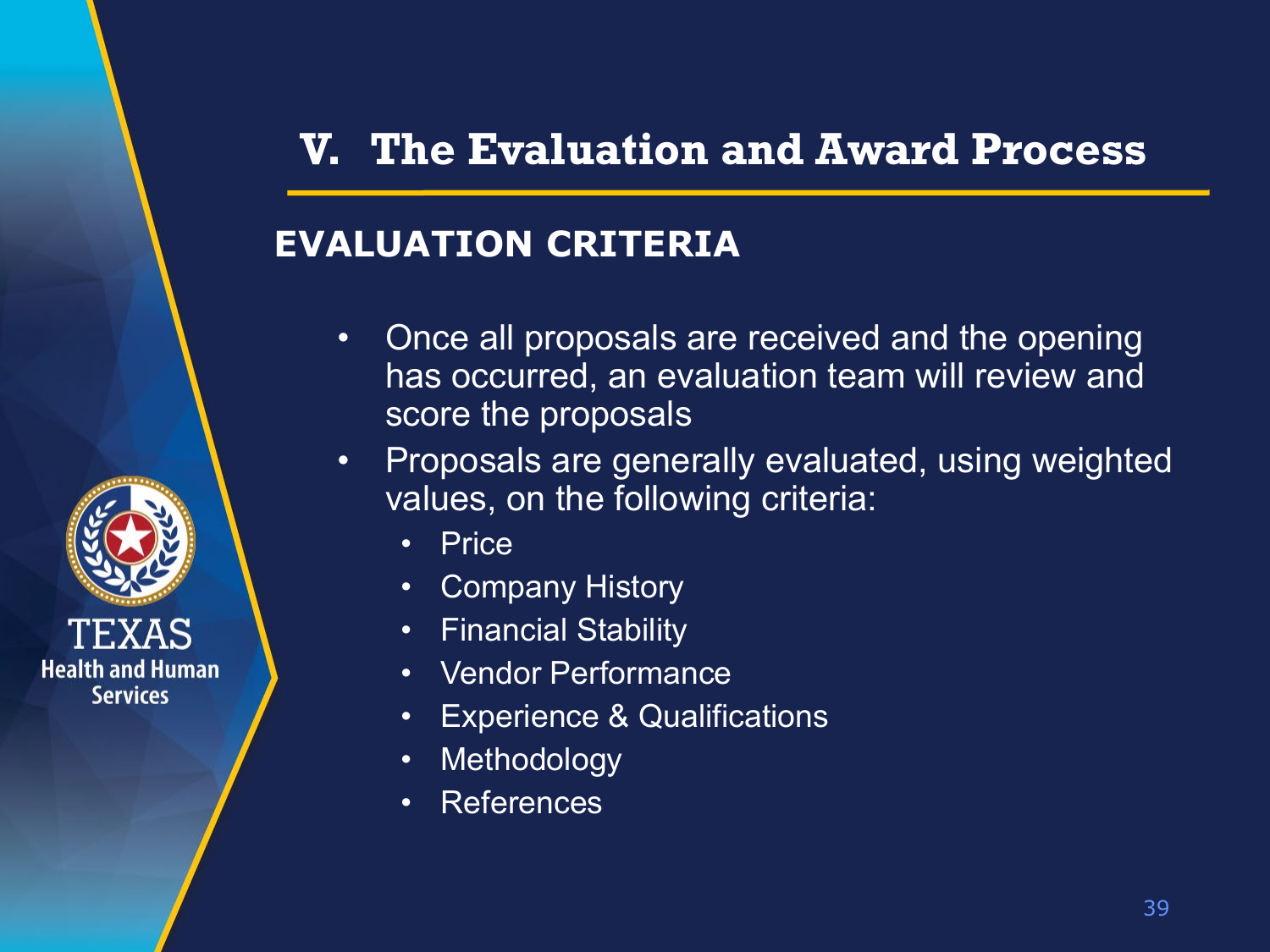#### **EVALUATION CRITERIA**

- "Best Value" (TGC2155.074) generally includes
	- Price

- Installation costs
- Life-cycle costs
- Quality and reliability of the goods and services
- Delivery terms
- Vendor performance
- Cost of training or maintenance after award
- Technical capabilities
- TGC 2155.075 Requirement to Specify Value factors in Requests for Bids or Proposals
	- Awards made under TGC 2156.124
	- Awards made under TGC 2269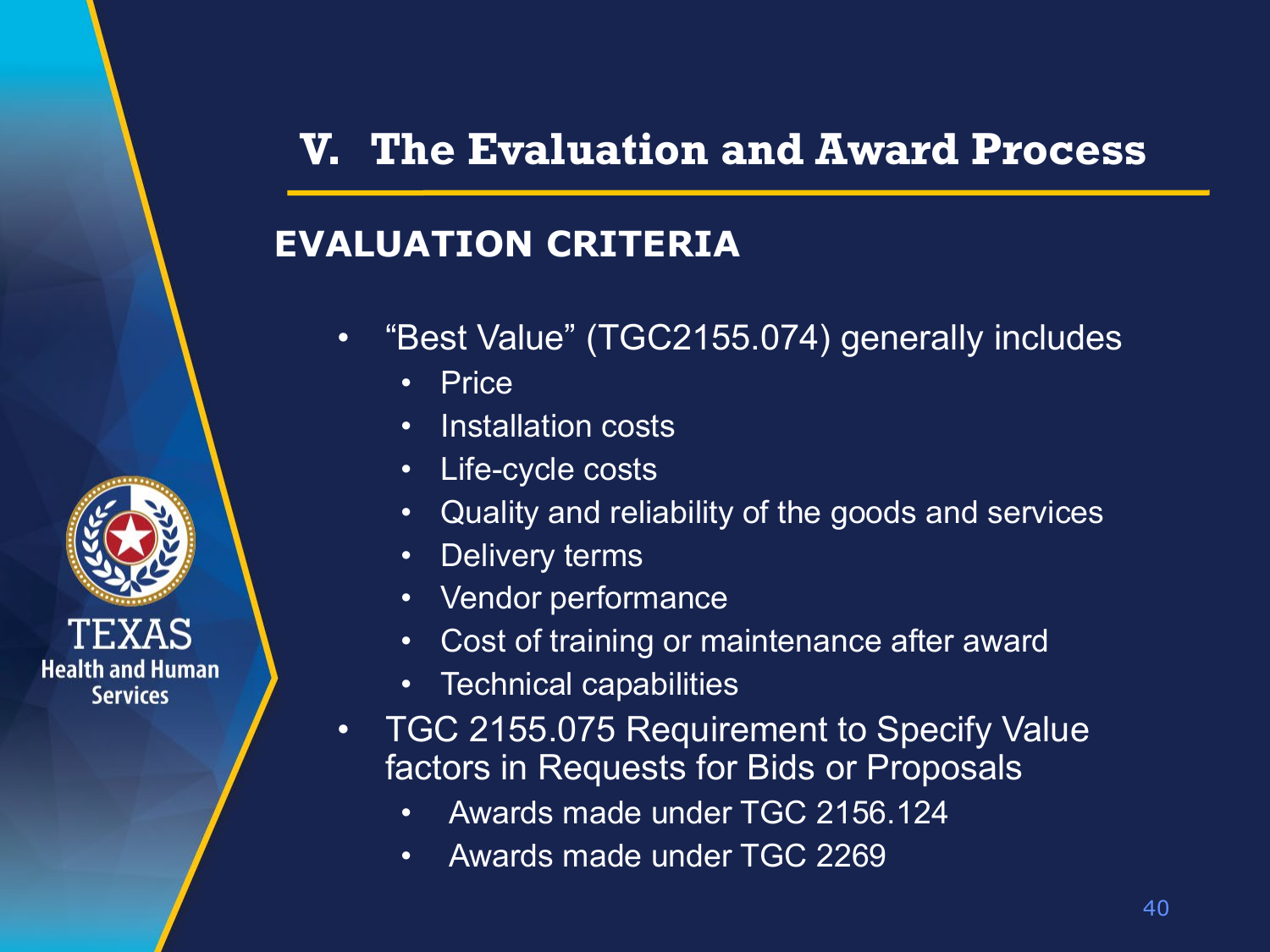#### **EVALUATION CRITERIA**

- Points may also be awarded for
	- Supplier's management of the RFP process (thoroughness of proposal, timeliness, etc.)
	- Support services

- Geographical locations served
- Any best value criteria ordering entity includes in RFP
- Demonstrated budget compliance
- Demonstrated schedule compliance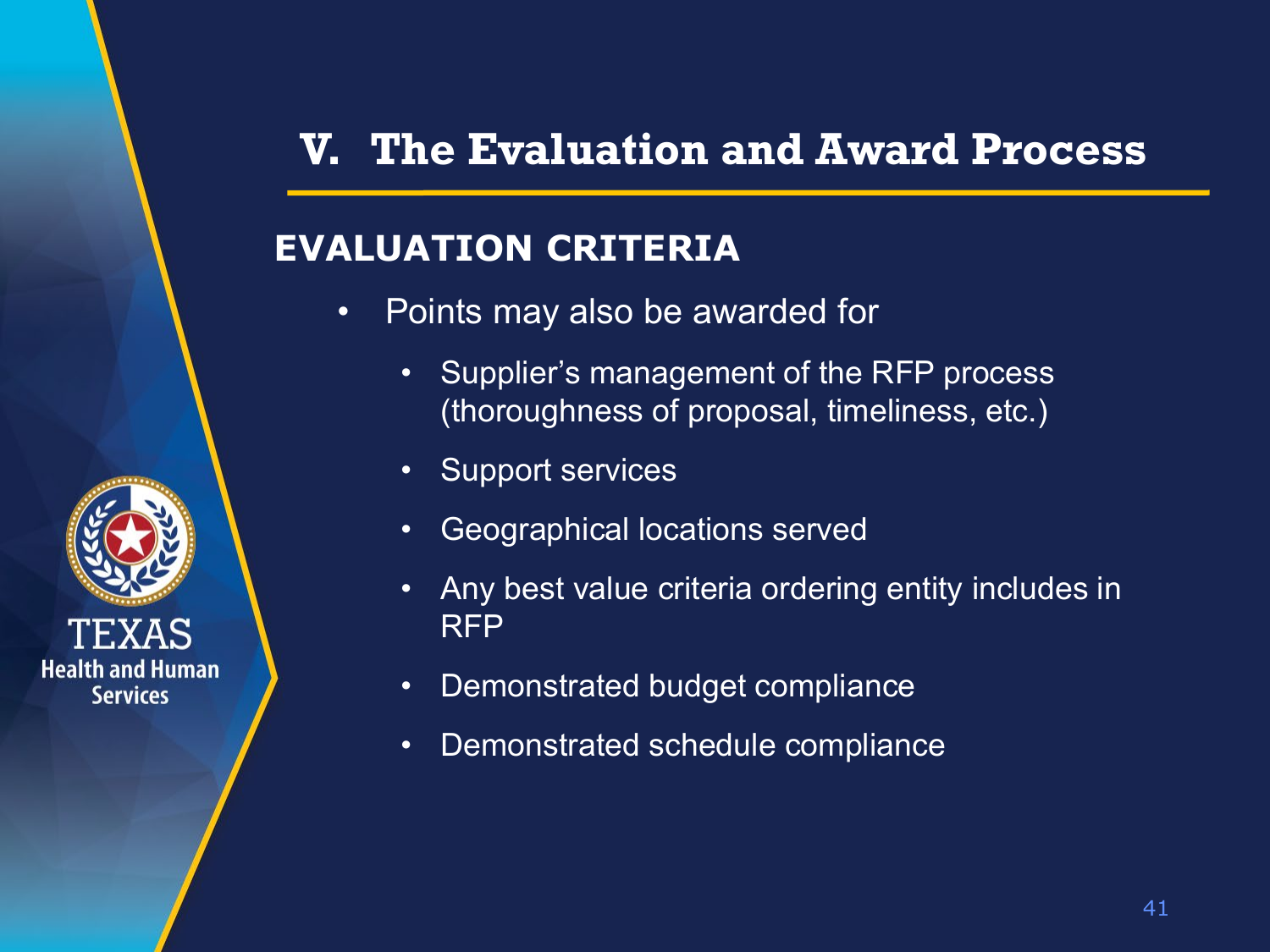#### **EVALUATION CRITERIA**

RFP specifies evaluation criteria and how much weight each criterion carries. For example:

| <b>Evaluation Criteria</b>            | Weight |
|---------------------------------------|--------|
| Price                                 | 40%    |
| Relevant Exp & Qual                   | 30%    |
| Methodology                           | 15%    |
| <b>Quality and Safety</b>             | 5%     |
| <b>Financial Stability &amp; Risk</b> | 10%    |

- Other examples of evaluation criteria:
	- Budget Compliance
	- Schedule Compliance
	- Litigation
	- Safety / QC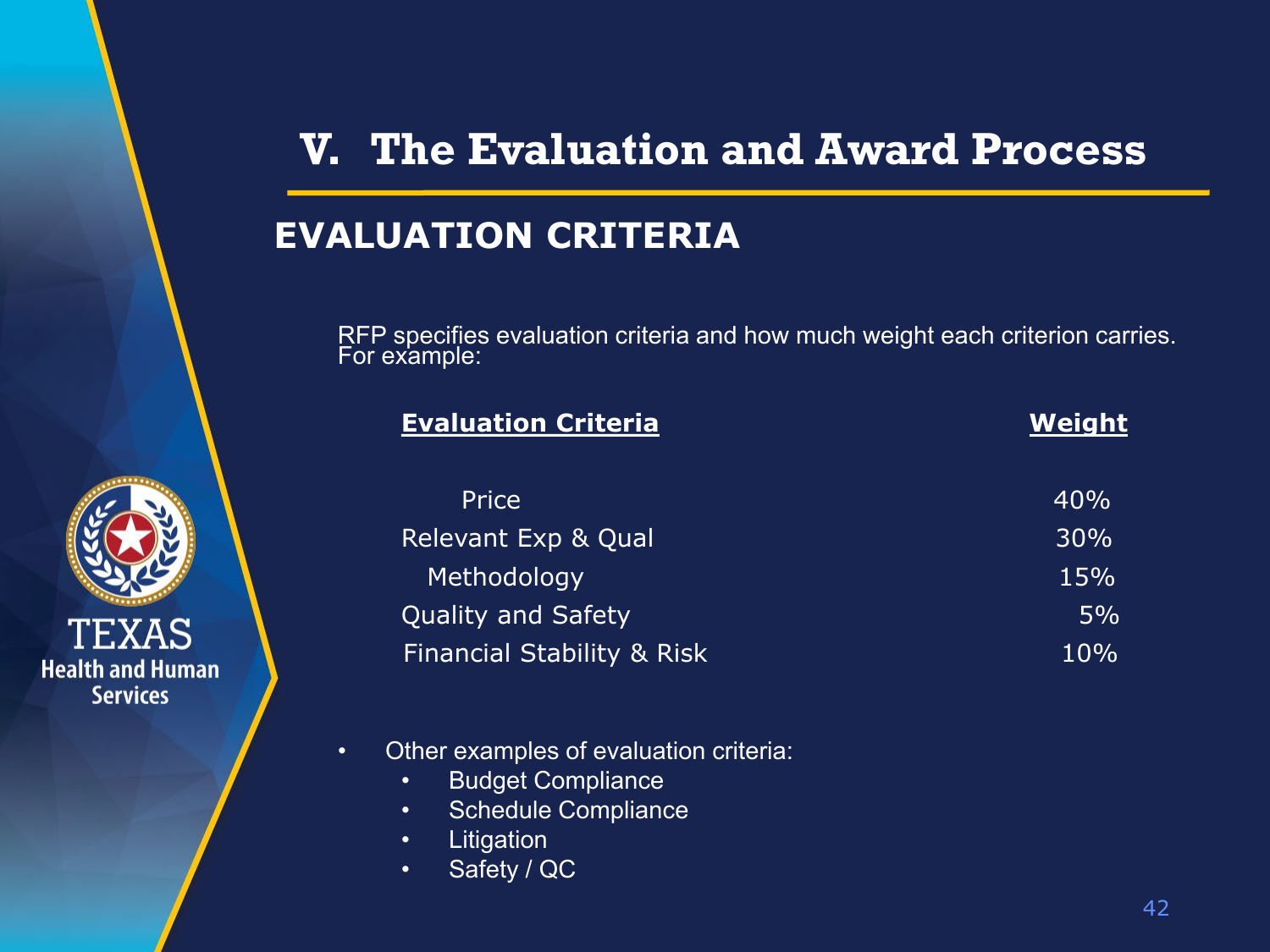### **EVALUATION CRITERIA AND PROCESS**

- Purchaser qualifies responses to determine eligibility for evaluation
- Agency HUB Coordinator reviews submitted HUB Subcontracting Plan
	- TAC Title 34, Part 1, Chapter 20, Subchapter B, Rule 20.14 Subcontracts - construction 24-hour rule
- Quantitative and qualitative evaluation criteria may be separated
	- Purchaser (or evaluation team lead) typically computes the compensation and fees, or quantitative criteria; scores accordingly
- Purchaser or Evaluation Team Lead reviews Evaluation Traning and obtains Non-Disclosure Statement
	- These are the rules of the evaluation and affidavit of fairness and integrity
- Evaluation Team reviews proposals for qualitative criteria, scores each proposal according to meeting/exceeding RFP requirements; typically on a point scale
	- Evaluation meeting may or may not be proctored



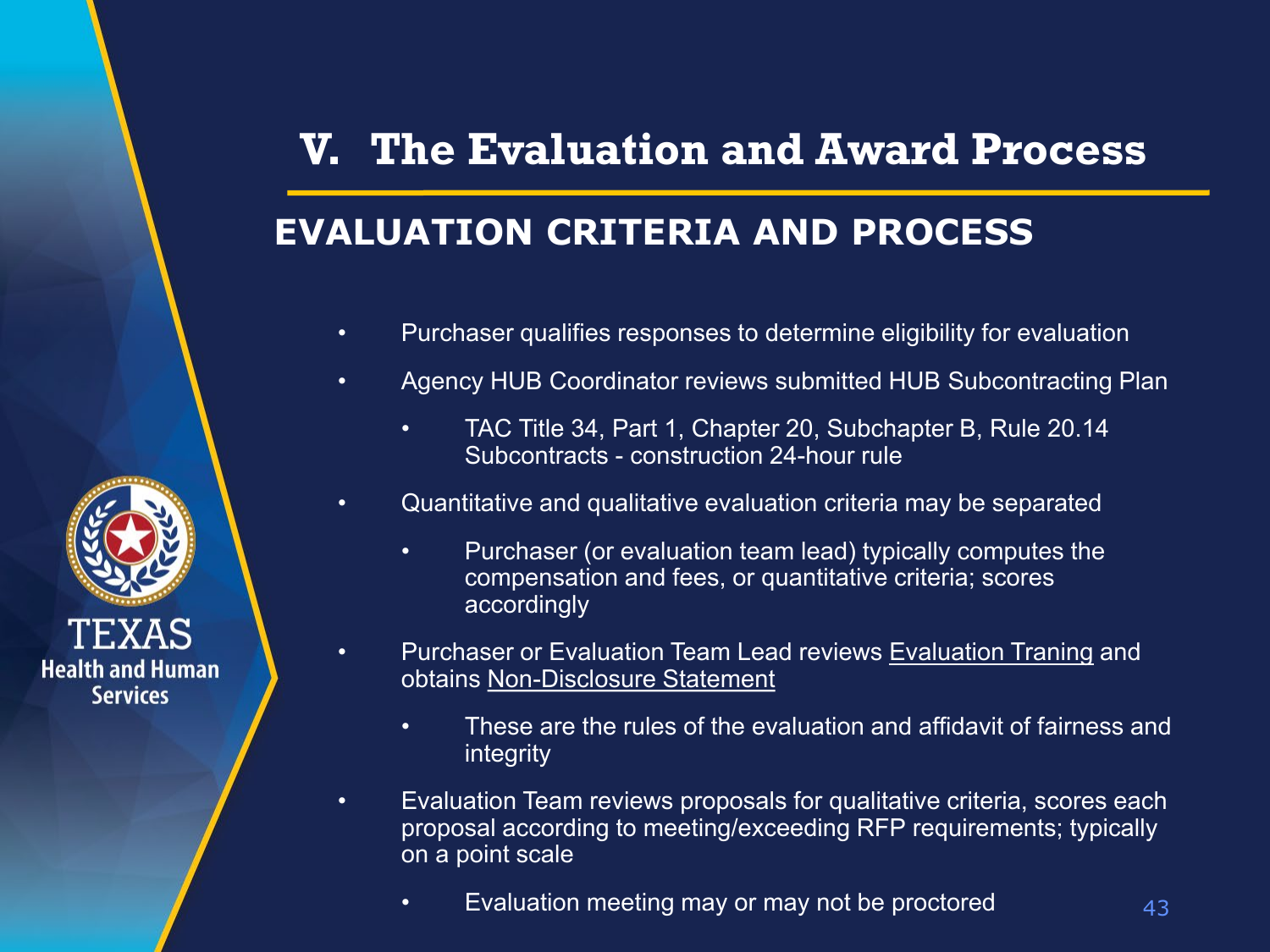#### **EVALUATION CRITERIA AND PROCESS**

- All proposals and evaluation team member scores are returned to purchaser or evaluation team lead and averaged for a final qualitative score
- The qualitative average is added to the quantitative score for an initial evaluation score
- Ranking is produced
- Evaluation Team meets to discuss next steps
	- There may be a need to address outlier scores
	- There may or may not be a formal interview of the top ranked **respondents**
	- If there is an interview, this may change the qualitative scores
- Negotiations proceed:
	- BAFO: allows for ALL respondents to revise and discuss their proposals
	- Negotiation: start with the top ranked respondent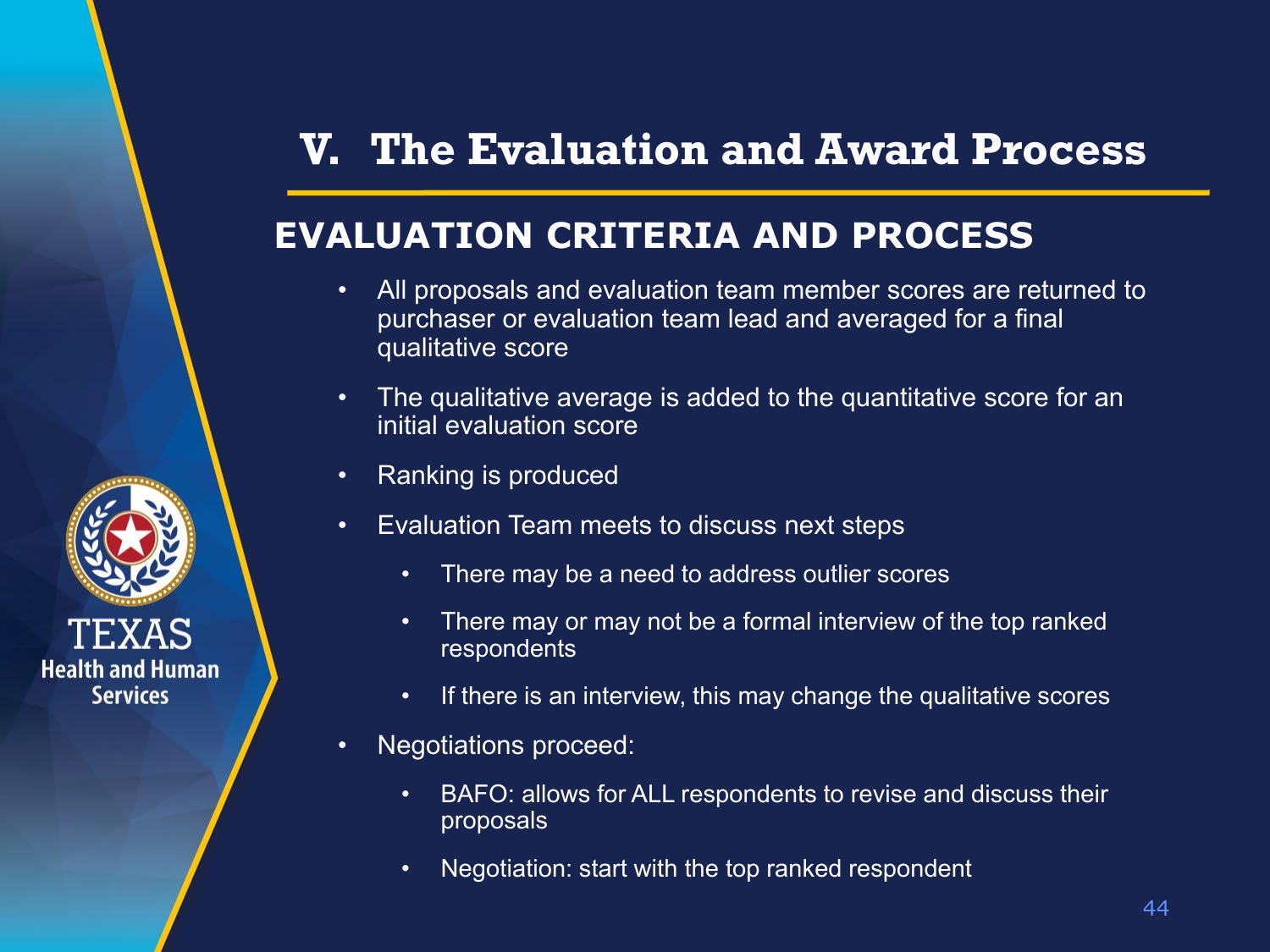#### **HOW TO SCORE WELL**

- Respond in exact accordance with RFP requirements.
- Provide all information requested in the order and format specified
- Use any scoring rubric or evaluation checklist provided to you
- **The first indication of your professional qualification is the ability to follow instructions!**
- **Health and Human Services**
- Present your proposal in a logical, organized manner
	- Clearly label sections
	- If proposal format is not prescribed, organize proposal to match sequence of RFP
	- Make proposal complete, concise, and precise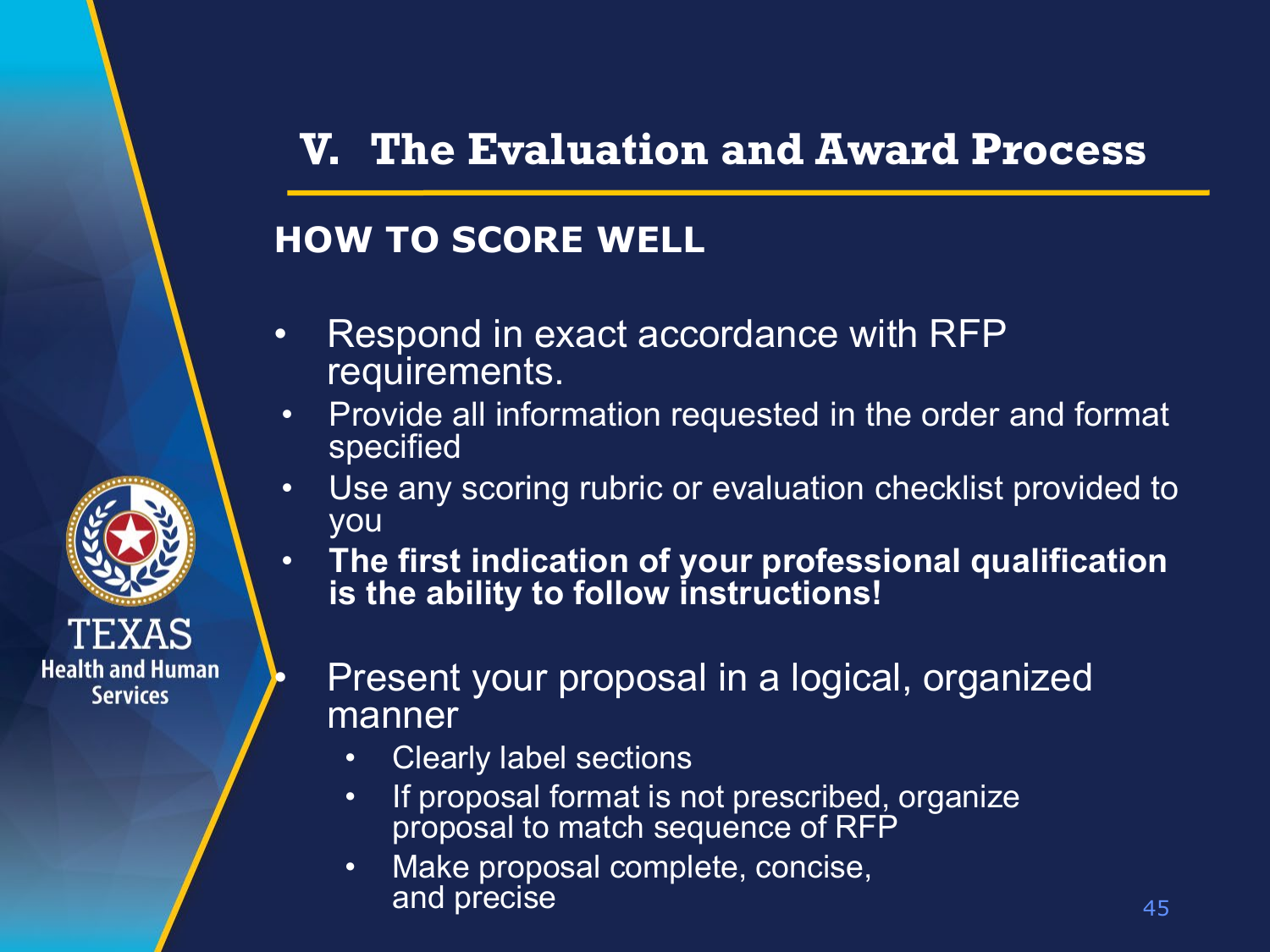#### **HOW TO SCORE WELL**

- Clearly define how you will meet each service requirement and avoid the following:
	- Ambiguous statements
	- Jargon

- Language not clearly defined within your proposal.
- Extemporaneous materials not specifically requested in RFP
- Describe benefits of your product/service
- Emphasize section of your proposal that carries most weight in RFP
	- Weighted criteria section
	- Pricing structure
- BE COMPETETIVE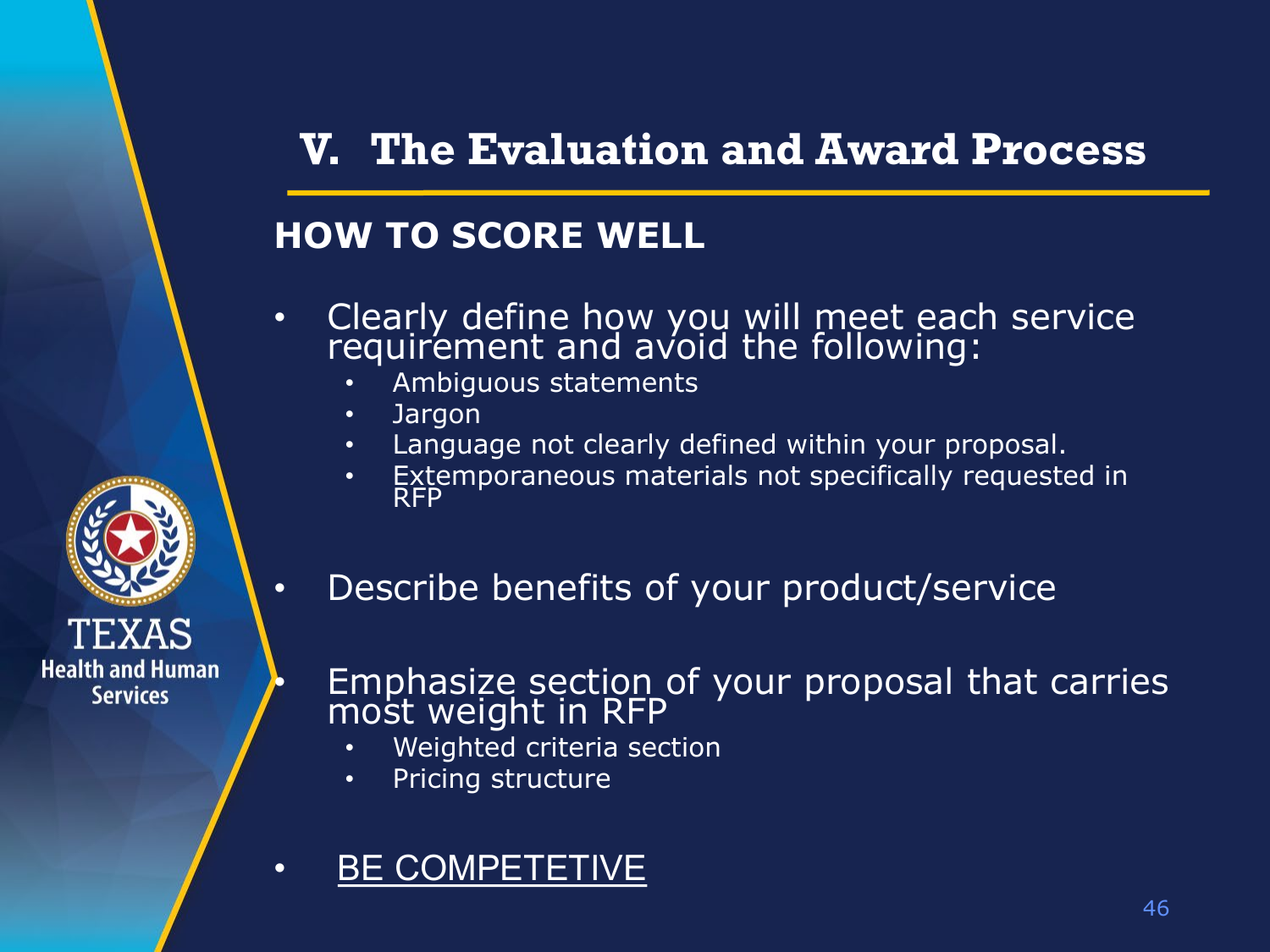#### **NEGOTIATIONS/BAFO**

- Negotiations may include
	- **Pricing**
	- Logistics
	- Contract terms
	- Timing
- Generally, negotiations do *not* include
	- Substantive changes
- Prepare for your negotiation
	- Ask for negotiation agenda/interview questions
- Value Engineering with top ranked respondent
	- Usually to adhere to budget

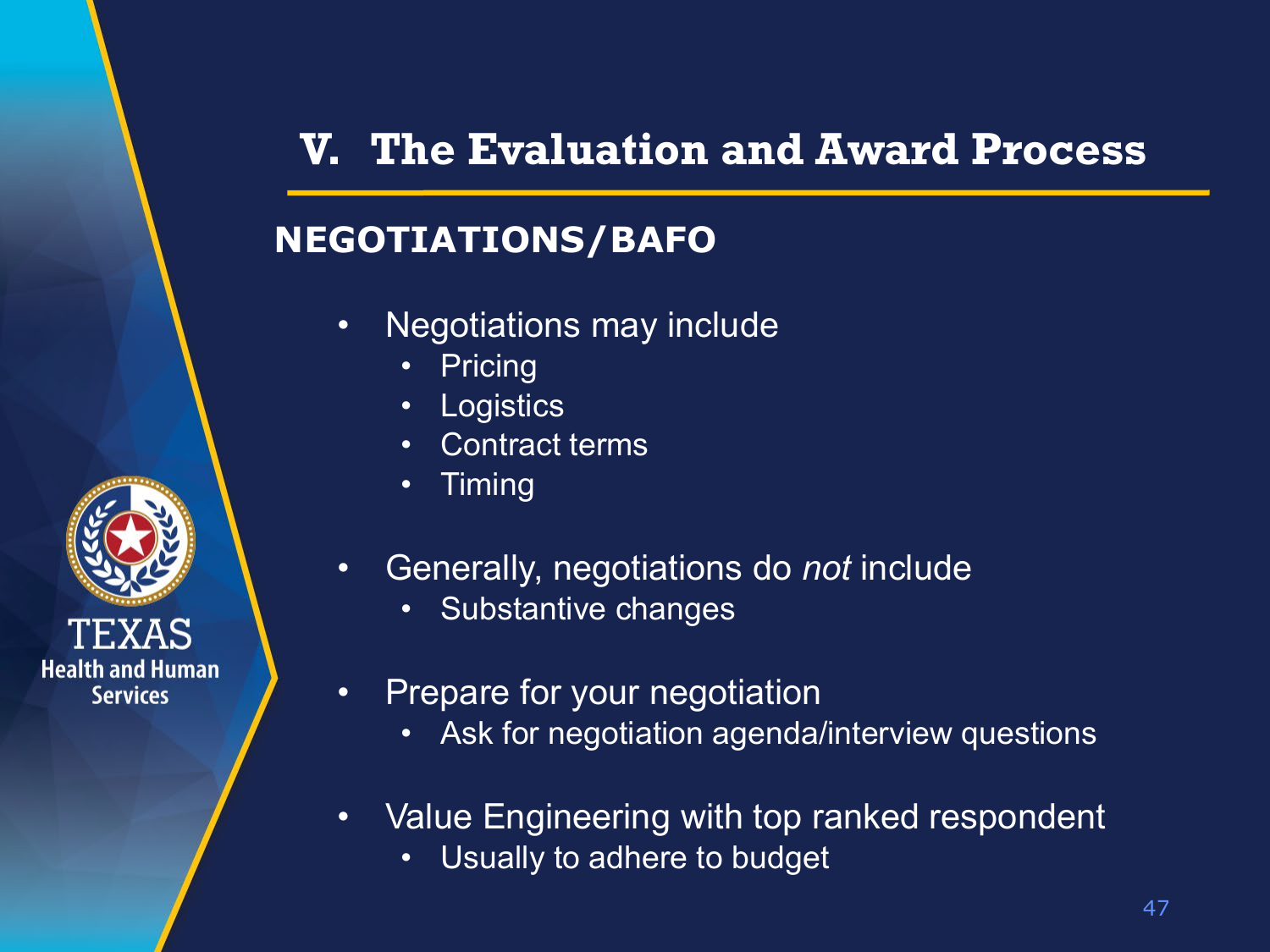#### **BAFO**

• After evaluations are complete, the ordering entity may ask for a *BAFO*



- "BAFO" stands for **Best** and Final Offer
- A 'BAFO' may be requested either before or after negotiations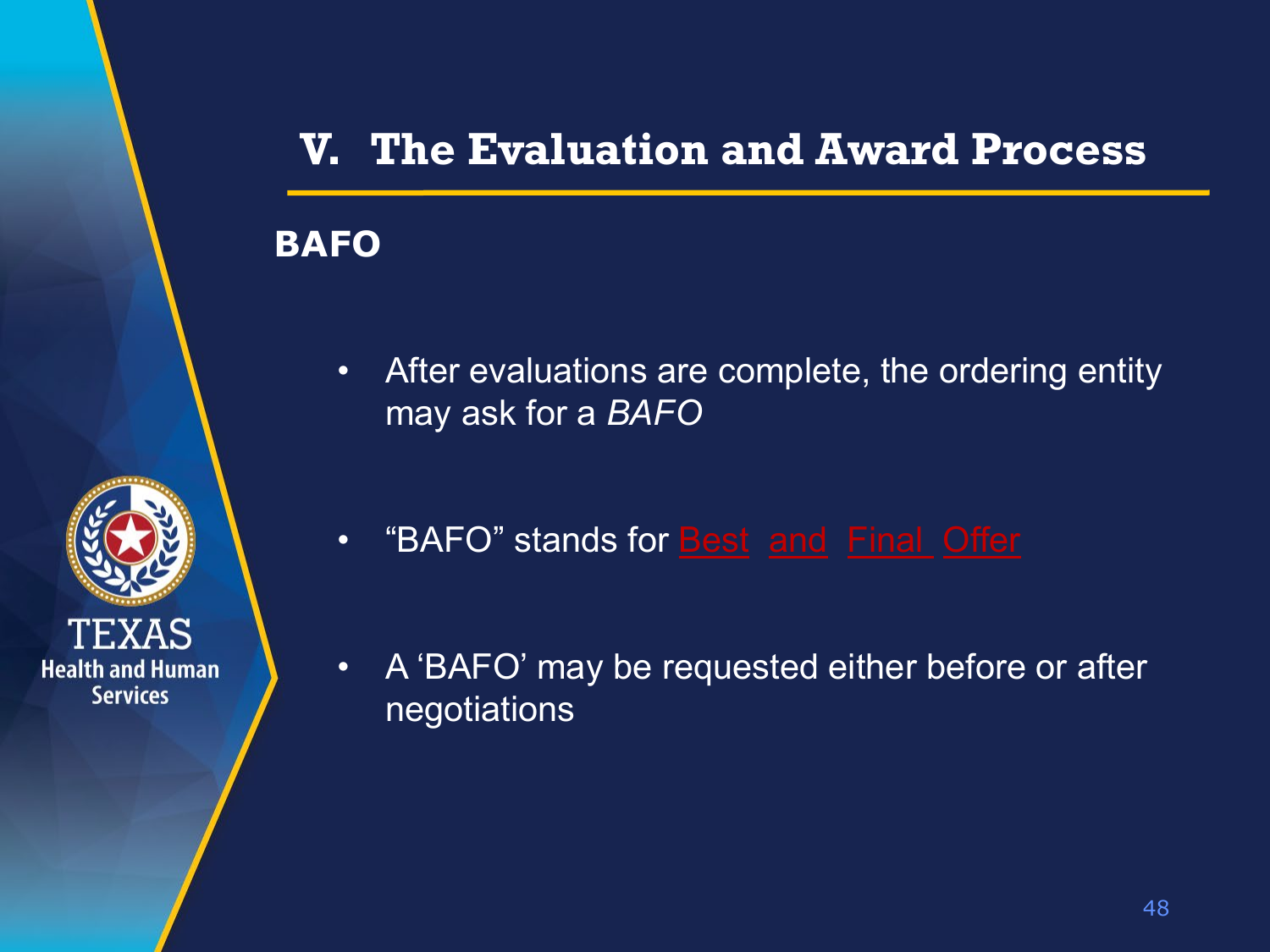#### **NEGOTIATIONS/BAFO**

- If the Ordering entity asks you for a BAFO (Best and Final Offer), here are your options:
	- Stand by your original price
	- Lower your price with no reduction in your scope of work
	- Lower your price but also reduce the amount of work you will do
	- Offer or modify other terms and conditions beneficial to the ordering entity

#### • BAFO typically includes the following:

- Submitted on your company letterhead or a form provided by the ordering entity
- Reference the RFP or solicitation number and name
- Include your BAFO terms and conditions
- Signed by an authorized representative of your company, typically the individual that signed the Execution of Proposal

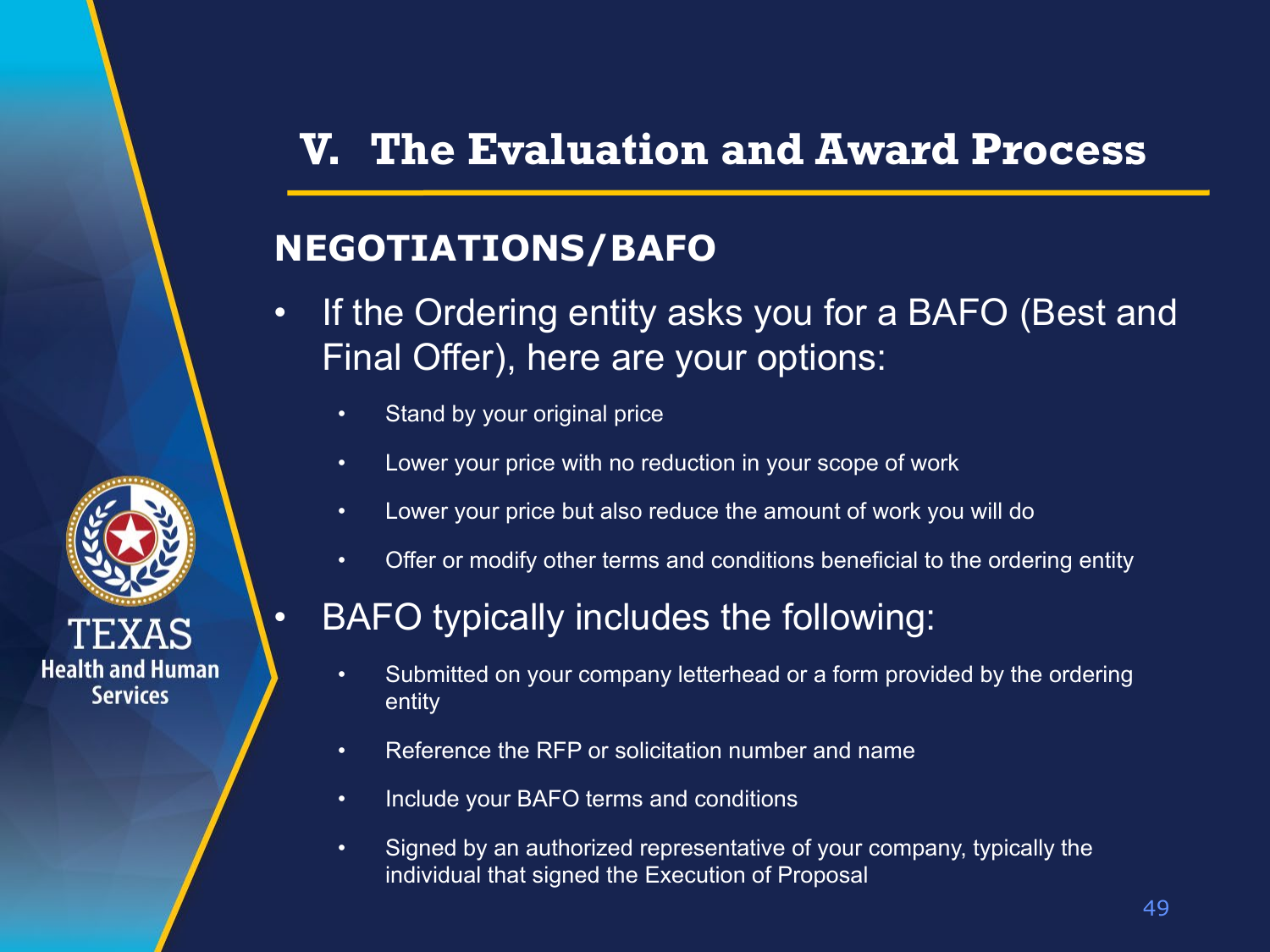#### **Winning supplier announced when**

- All BAFOs have been submitted
- Evaluation process is complete
- Negotiations are complete
- Award is made by Agency and/or Commission

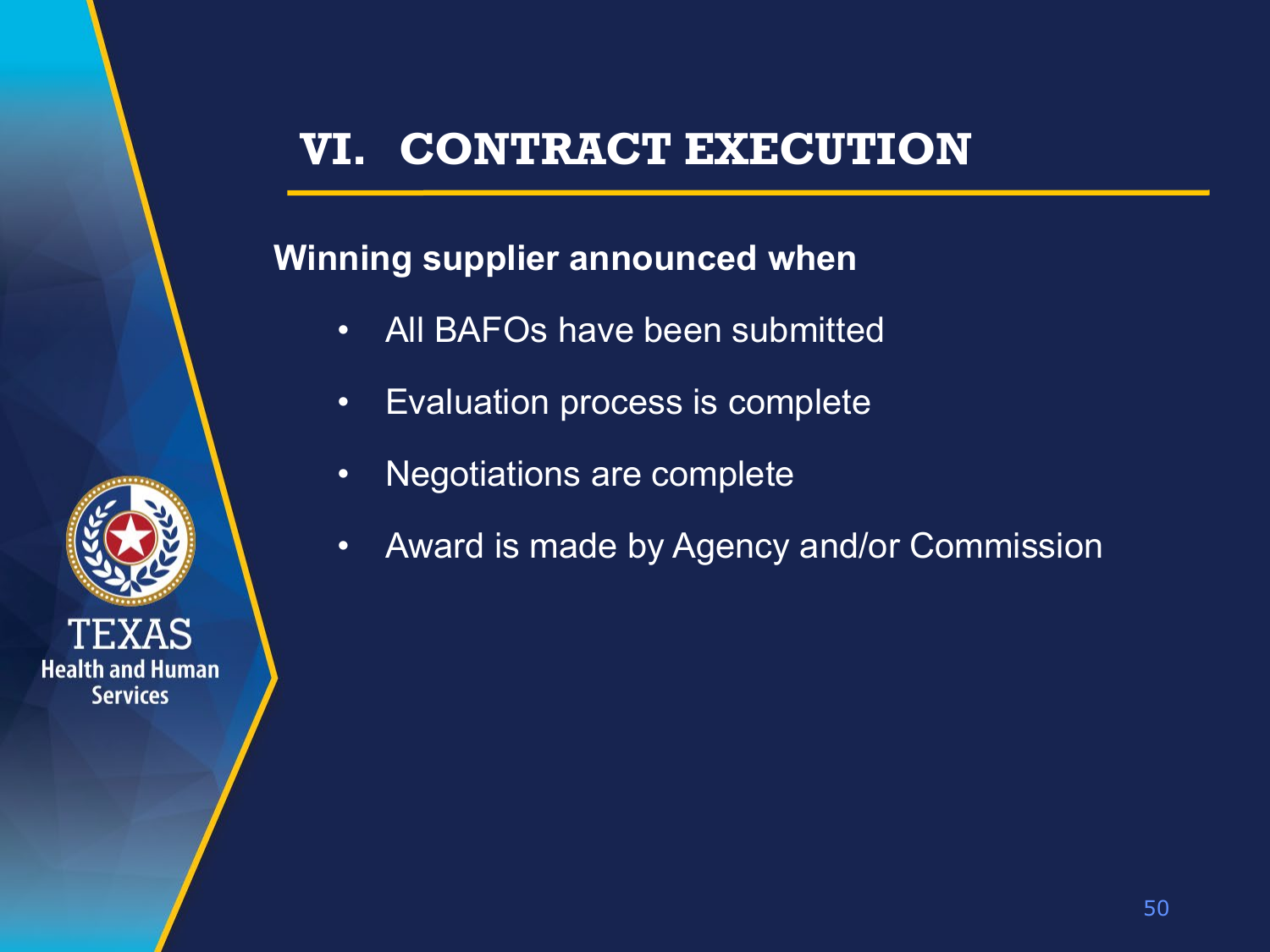**Health and Human Services** 

Agency sends two originals to awarded vendor for execution

#### **This is where some of the biggest delays are in starting the contract**

- Agency Program may be slow to get the contract draft to Agency Legal Services
	- Agency Legal Services must draft the contract, Agency Program must review
- Vendor review if a contract 'template' was included in the original solicitation, you, the Vendor, should have already reviewed the contract language – this will speed up the execution process
	- Contract originals sent back to Agency for final execution.
	- Start date is typically the final signature date or stated term date, whichever is latest

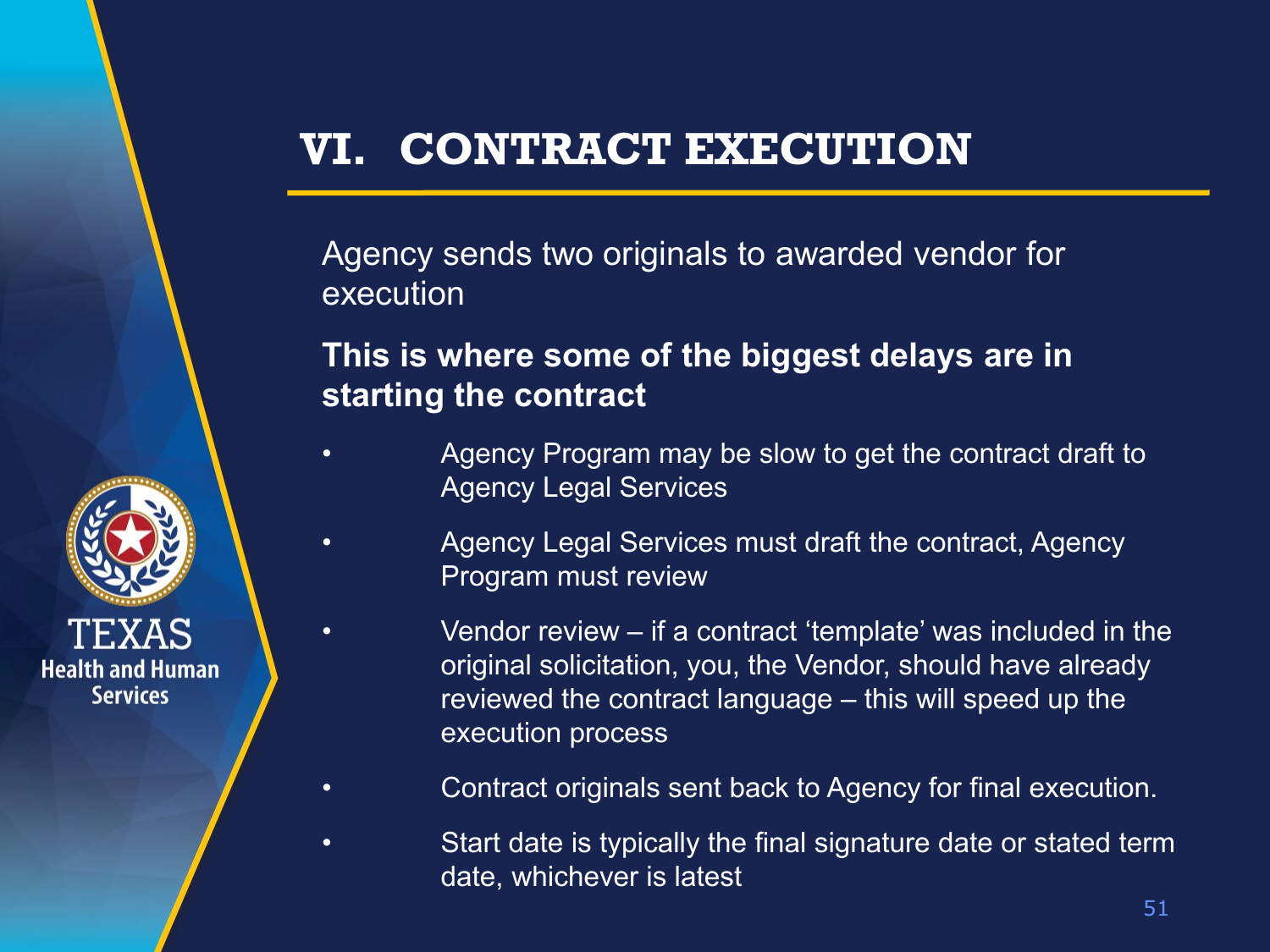#### **CONTRACT AWARD**

• HB1295 84<sup>th</sup> Legislative Session Requirements

TGC Section 2252.908, and new rules promulgated by the Texas Ethics Commission ("TEC") pursuant to Section 2252.908, require a disclosure of interested parties by contractors that enter into certain types of government contracts. To comply with the law and new rules, contractors must file a Disclosure of Interested Parties Form 1295 ("Form 1295") with the TEC and the contracting agency



• SB20 84<sup>th</sup> Legislative Session Requirements

Know that the awarded contract and or purchase order, if certain thresholds are met, will be posted on the agency website. This will include the solicitation documents, your response to the solicitation, and the contract/purchase order.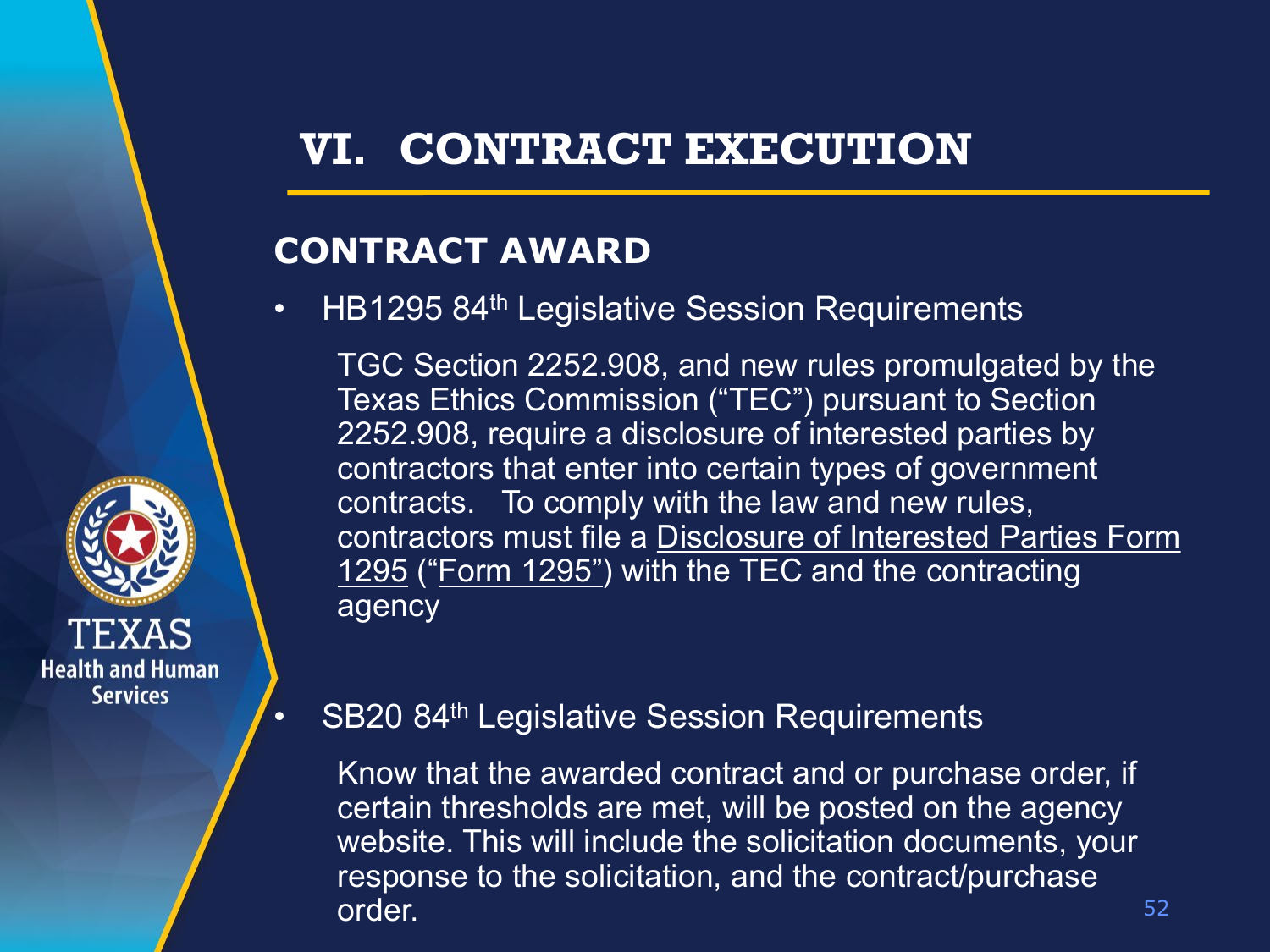#### **CONTRACT AWARD**

- Post-announcement debriefing
	- May be requested with ordering entity; may not be provided
	- Provides feedback regarding strengths/weaknesses of your proposal
	- Is most valuable as a learning opportunity for future RFP responses
- What a Debrief **IS**:
	- A review of the tabulation and how your response was scored
	- A review of perceived weaknesses in your response
- What a Debrief **IS NOT**:
	- A review or discussion of another participating vendor's response